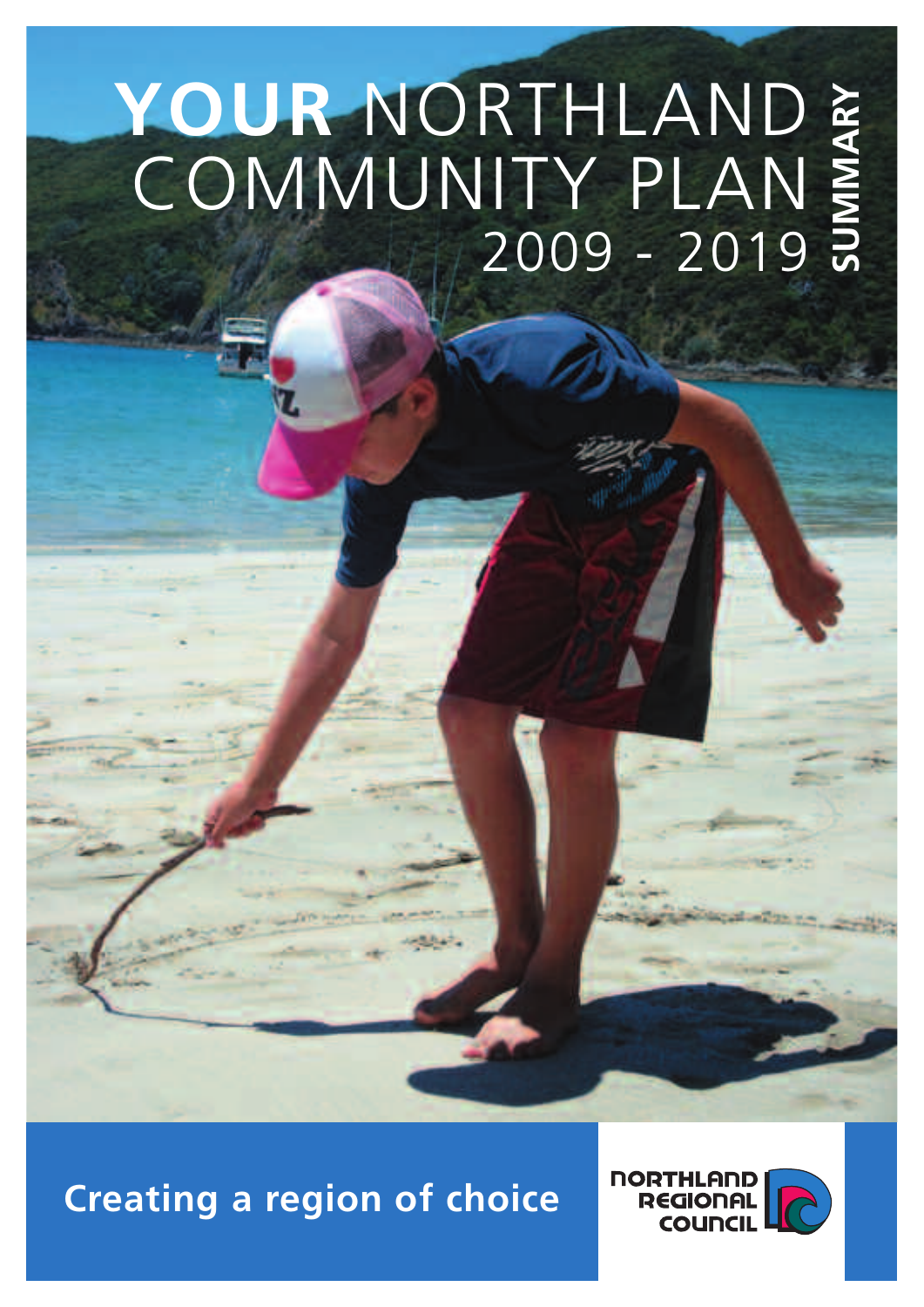# **WHAT'S INSIDE?**

**Welcome The Big Picture What's been done? Where we're going? - Your choices and options Statements of proposal Money matters Have your say Submission form**

### **PHOTOGRAPHS**

Photographs used within this document are the property of the Northland Regional Council unless otherwise stated. We would like to thank the following organisations and people for contributing photographs.

- Page 5 Maunganui Bluff beach (top series, second from right); Alan Bee, www.beescene.co.nz
- Page 5 Development Marsden Point (bottom); Hopper Developments
- Page 8 Slip on Helena Bay hill July 2007 (top series, left); Rodney Times
- Page 9 3 photographs: Chef and fish (top series, left); Paihia, Bay of Islands (second from right); Te Paki sand dunes (top right); from Destination Northland
- Page 10 Lindsay and Erica Whyte (top series, second from left); Ballance Farm Environment Awards
- Page 10 Northland Emergency Services Trust rescue helicopter (top large image); NEST
- Page 11 Children collecting shellfish, Bay of Islands (top series, left); Destination Northland
- Page 14 Evan and Sherleen Smeath (top series, second from left); Ballance Farm Environment Awards
- Page 15 Planting Ocean Beach (top series, second from left); Honda NZ
- Page 16 Development Marsden Point (top series, second from left); Hopper Developments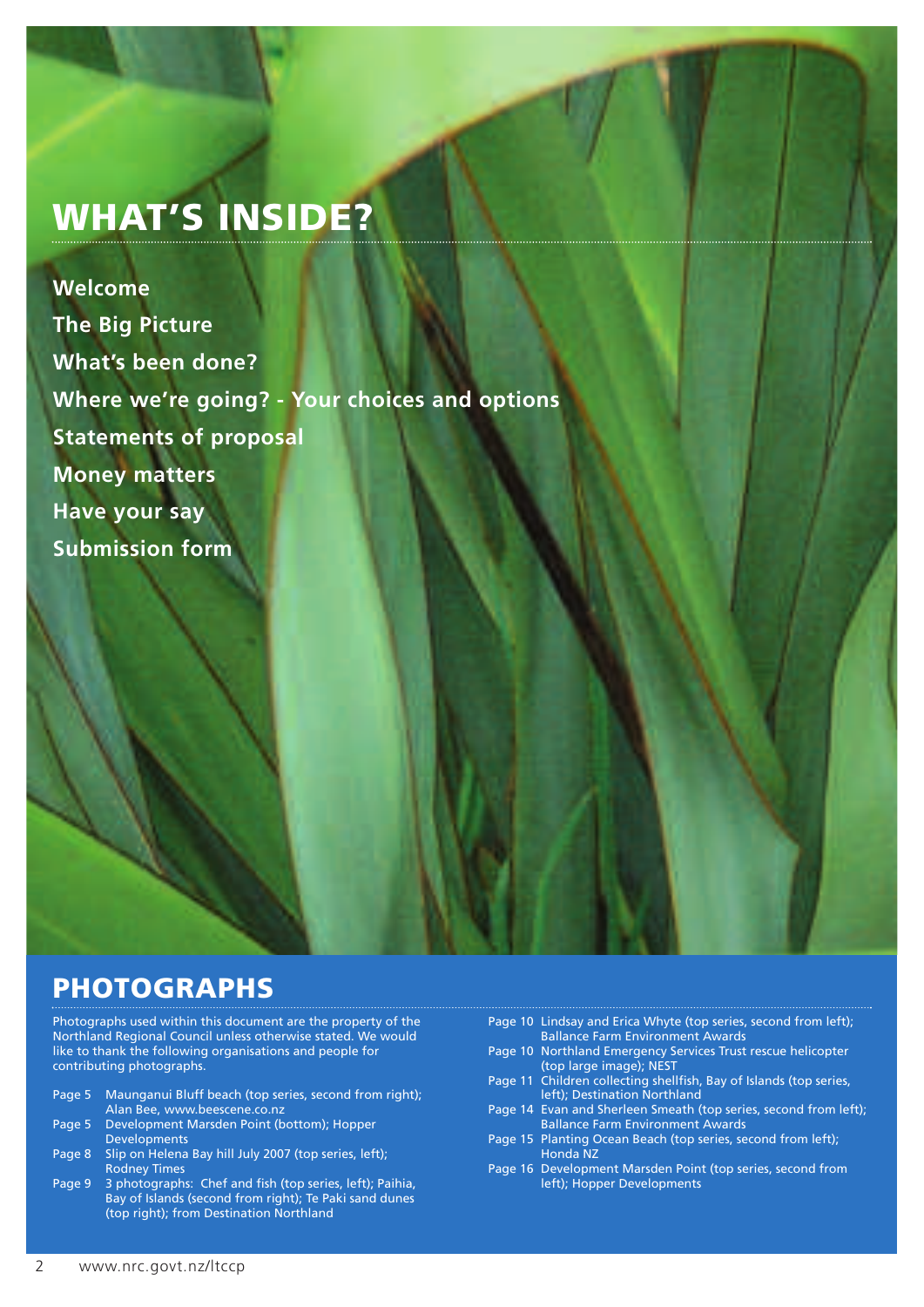

## **WELCOME**



Welcome to the Summary of Northland Regional Council's Draft Community Plan – our contract with the people of Northland for the next 10 years.

Northland is a great place to live, work and invest. The 10-year period this

Community Plan covers – and in particular the next several years – is poised to be among the most exciting and challenging our region has faced in decades. Together we must negotiate a host of issues from the impact of global problems like the deepening world economic crisis to locally generated environmental,

infrastructural and other matters.

The document you're reading now is a Summary that effectively sets the Northland Regional Council on the path it – and the community it represents – will follow until 2019 as it tackles these issues, albeit with regular reviews along the way.

This Summary looks at what the issues are for our region, what we plan to do about them and how much we intend to spend over the next 10 years.

The Council has identified the sustainable growth and development of Northland as a key priority over the next 10 years, and you will notice reference to growth platforms and the Regional Growth Programme throughout this document. This is also your opportunity to influence what we are planning to do over the next 10 years and how it will be funded. Over the next decade, the Council expects to continue to fund its operations through a roughly even split between rates, income from investments and fees and charges.

With one or two exceptions – the reasons for which are detailed in this Summary – your Council intends to hold annual rates increases at, or close to, the rate of inflation for the next decade. We expect to collect about \$13.5

million in rates (including GST) over the next 12 months with that annual figure rising to about \$17.1 million (including GST) in 10 years time.

At about \$153 on average (including GST, but excluding targeted river rates) our rates will be significantly less than Northland's three District Councils for the 2009/10 year, a situation expected to continue over the life of this plan.

This Summary also gives Northlanders the opportunity to let us know whether you wish to fund some new projects. This would add only a small amount to the average rates bill each year. These projects include:

A \$12.83 (including GST) annual rate levied across the



Make a submission on the future of Northland. Use the form at the back of this Summary and make sure we receive it by 3.00pm 8 May 2009.

You can get a full copy of the Northland Community Plan 2009-2019 from any of our offices listed below, or call and we can post you a CD. Alternatively, visit our website **www.nrc.govt.nz/ltccp**

Whangarei District to help fund the new public bus service in that area; and a new rate of \$8.56 (including GST) per rateable property that would help fund the provision of rescue helicopter services in the region.

Given Northlanders' high expectations for their environment, we will continue to undertake a range of environmental management activities – including monitoring. Climate change is one of the key environmental issues facing our region over the next decade and we have already made significant efforts to

ensure that mitigating and adapting to the effects of climate change is an integral part of day to day Council operations. These efforts will continue.

We will also strive to further strengthen our relationship with the region's three District Councils to ensure that collectively we achieve the best outcomes for the people we represent. We are committed to *putting Northland first* in everything we do and *creating a region of choice* for our current and future residents.

ammunt

**Mark Farnsworth** Chairman

**Ken Paterson** Chairman

### **YOUR CONTACTS**

**Northland Regional Council** 36 Water Street Private Bag 9021, Whangarei Mail Centre, 0148 Freephone 0800 002 004

Whangarei office: 09 438 4639 Dargaville office: 09 439 3300 Kaitaia office: 09 408 6600

Opua office: 09 402 7516

**Councillors** Mark Farnsworth [Chairman] Phone: 09 431 5438 E-mail: markf@nrc.govt.nz

Ian Walker [Deputy Chairman] Phone: 09 408 0072 Email: ian@nzfarmers.com

John Bain Phone: 09 437 6096 Email: jbain@internet.co.nz

Craig Brown Phone: 09 432 7575 E-mail: cae.brown@xtra.co.nz

Joe Carr Phone: 09 401 9197 Email: carr.clan@farmside.co.nz Lorraine Hill Phone: 09 403 7504 Email: lorrainehill@xtra.co.nz

Peter Jensen Phone: 09 437 6386 Email: peterje@clear.net.nz

Bill Rossiter Phone: 09 437 2807 Email: billr@igrin.co.nz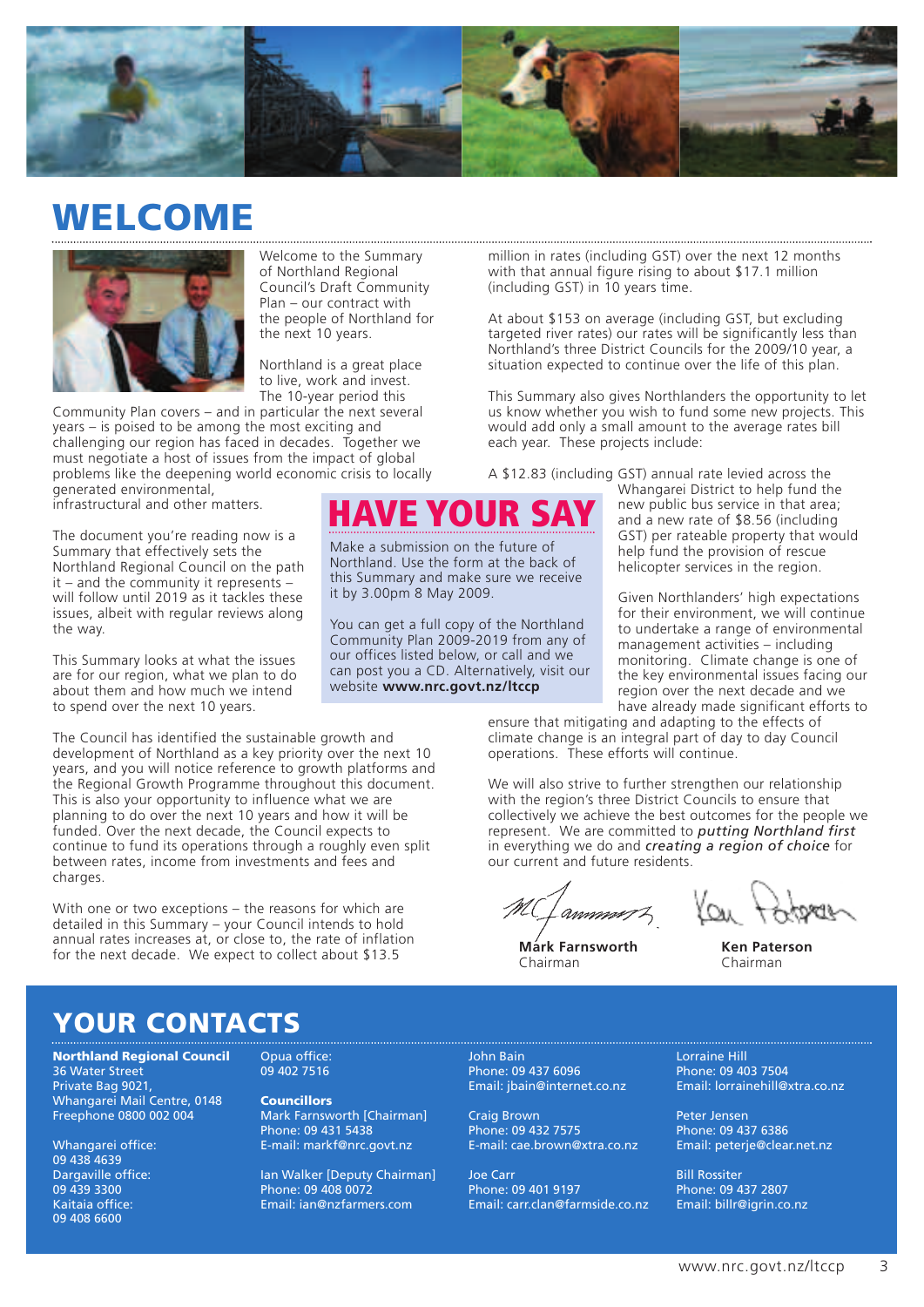

# **THE BIG PICTURE**

### **The future of Northland – platforms for sustainable growth and development**

The sustainable growth and development of Northland is a top priority for the region if we are to achieve our full potential and manage our environment for future generations.



The Northland Regional Council has identified four main platforms for growth, with the areas we need to improve on to prosper being:

- Economic opportunity
- Integrated infrastructure
- Regional leadership
- Environmental management

Our ability to improve in these areas will determine whether we have a prosperous future and well managed environment, or poor productivity, low wages and a compromised environment.

Infrastructure, education, skills attraction, innovation, productivity and inward investment are all key areas that must be addressed, using a focused approach and clear direction, set objectives, timelines and measurable outcomes.

These issues will be addressed through the development and implementation of a Regional Growth Programme for Northland.

| <b>CONTRIBUTION TO GROWTH PLATFORMS</b> |                       |  |  |  |  |
|-----------------------------------------|-----------------------|--|--|--|--|
| ECOMOMY                                 | <b>INFRASTRUCTURE</b> |  |  |  |  |
| <b>LEADERSHIP</b>                       | ENVIRONMENT           |  |  |  |  |

*This Summary of the Northland Regional Council's Draft Northland Community Plan 2009-2019 complies with the requirements of the Local Government Act 2002 to have a Summary Statement of Proposal.*

### **THE REGIONAL GROWTH PLAN FOR NORTHLAND**

As outlined in the Annual Plan 2008-09, the Council has started work on a Regional Growth Programme.

Alongside economic, infrastructure, and growth opportunities, the programme will consider social, environmental and cultural factors.

The end result will be well-planned infrastructure and regionally co-ordinated economic development, ensuring proactive planning and management for our future.

We can't do it alone. This transformation of Northland requires everyone to pull together and focus on *putting Northland first.*

The Regional Council will need to work closely with its economic development agency Enterprise Northland, Northland's three District Councils, the Northland Intersectoral Forum (NIF), iwi and other key stakeholders in the public and private sector to implement, monitor and review the identified actions.

Key to infrastructural development will be efficient and

effective transport networks, water and sewerage systems, energy distribution systems and telecommunications networks.

From 1 July 2010, the Council is considering a new rate to help pay for projects within the Regional Growth



Programme that the Council has an interest in. The establishment of this new rate will be subject to further public consultation as part of the 2010/11 Annual Plan process.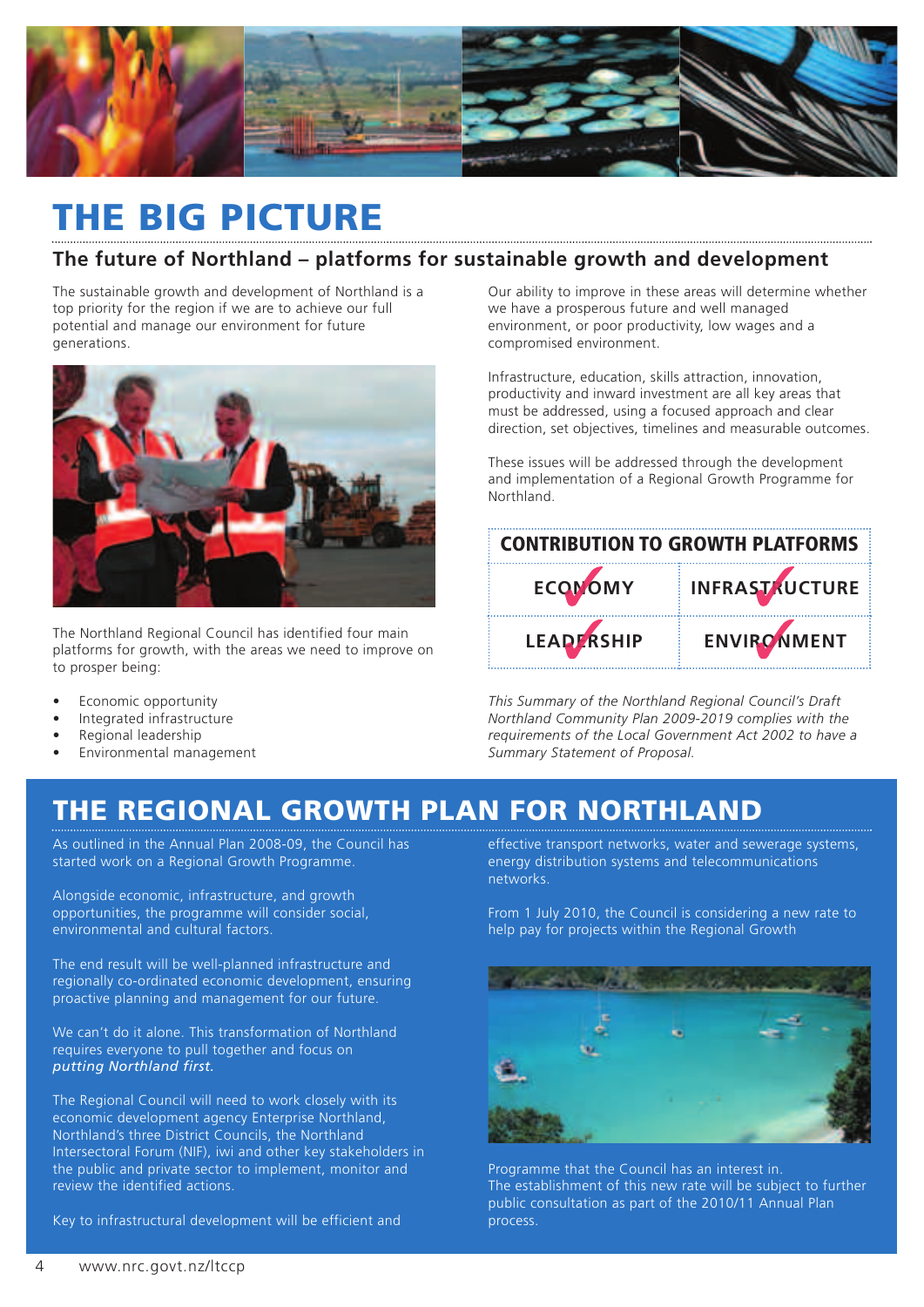

## **WHAT WE DO**

### **The Regional Council's work is divided up into 11 main groups of activities as follows:**

### **Democracy and Corporate Services**

- Community representation
- Commercial investments

### **Transport**

**Resource Management Planning**

• Regional transport management

• Passenger transport management

### **Regional Information and Engagement**

- Environmental education
- Communications
- Economic and environmental information

### **Regional Economic Development**

- Regional growth programme
- Economic development

### **Consents**

- Consents applications
- Consents advice and information

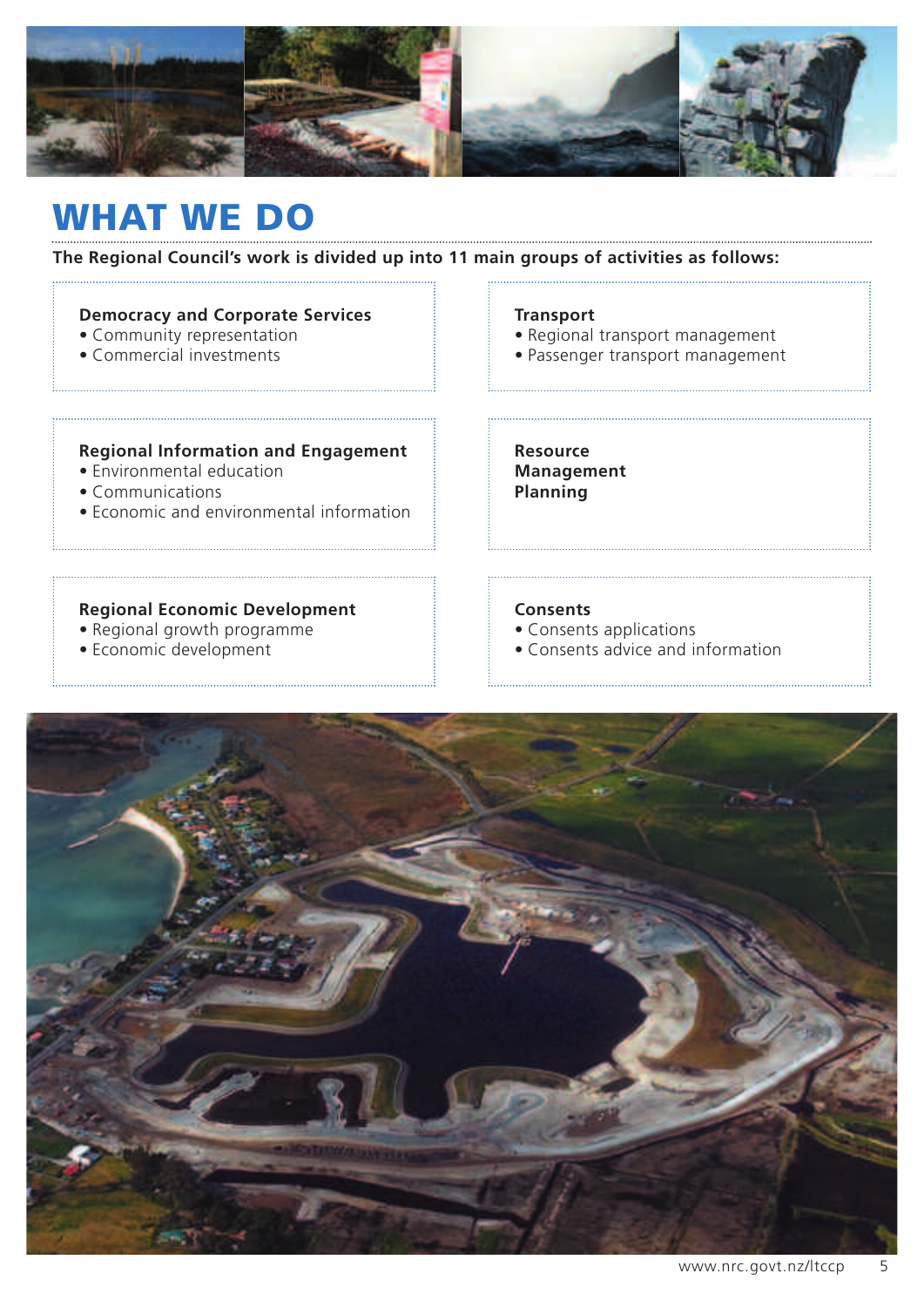

## **WHAT WE DO**

**CONTINUED**

### **Environmental Monitoring**

- State of the environment monitoring
- Compliance monitoring

**Land and Rivers** • Hazard management • River management • Land and biodiversity

- Environmental incidents response
- Hazardous substances and contaminated sites

### **Biosecurity**

### **Maritime Operations**

- Oil pollution response
- Harbour safety and navigation

### **Emergency Management**





### **SUPPORT SERVICES**

- Finance and accounting & financial reporting
- Financial equity investments
- Rating and revenue systems
- Taxation
- Records and management and administration
- Human resources
- Health and safety
- Strategic development

More details on the intended levels of service can be found in the "Overview of Council Groups of Activities" section in the Northland Community Plan 2009-2019. **www.nrc.govt.nz/ltccp**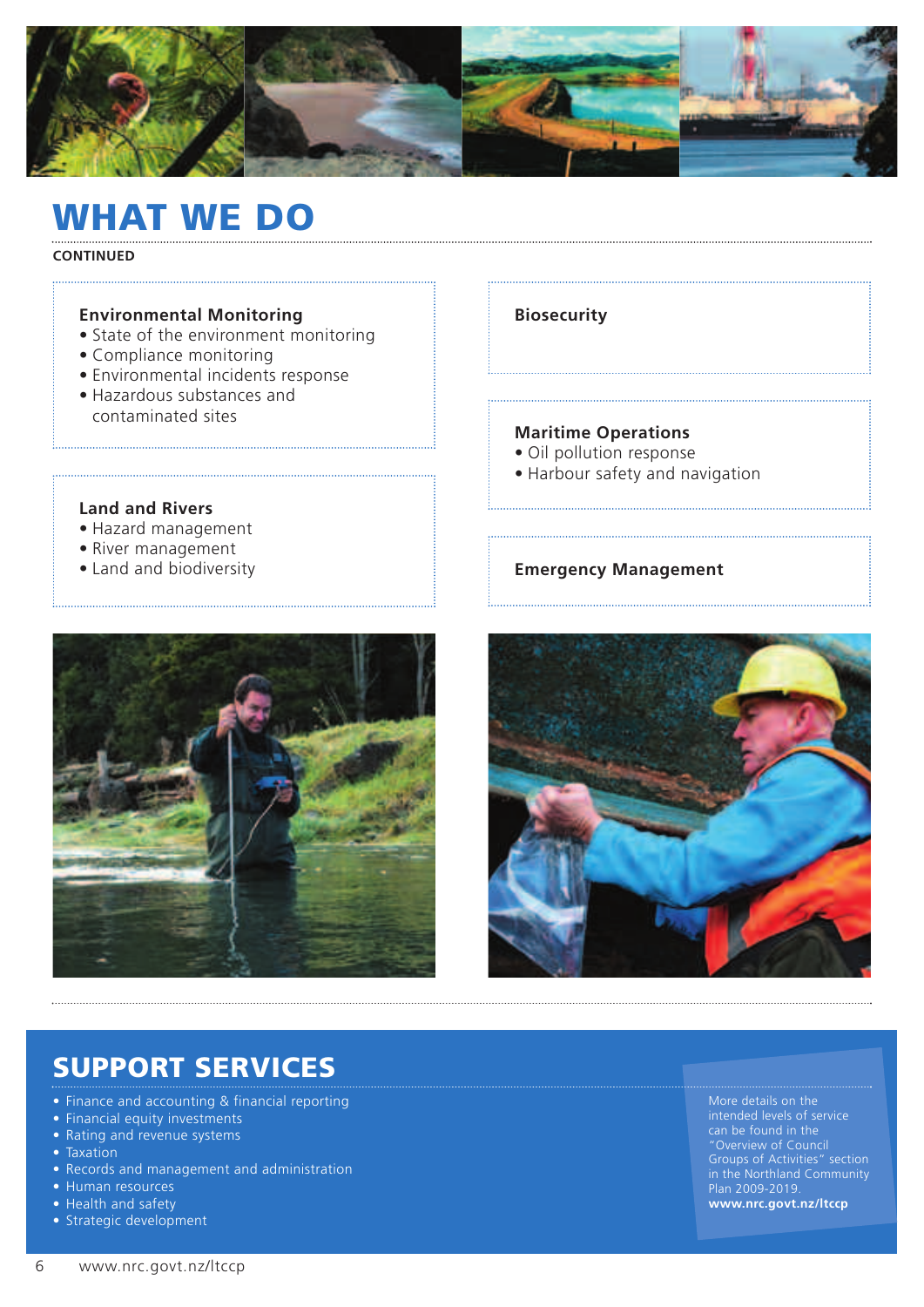

# **Putting Northland First**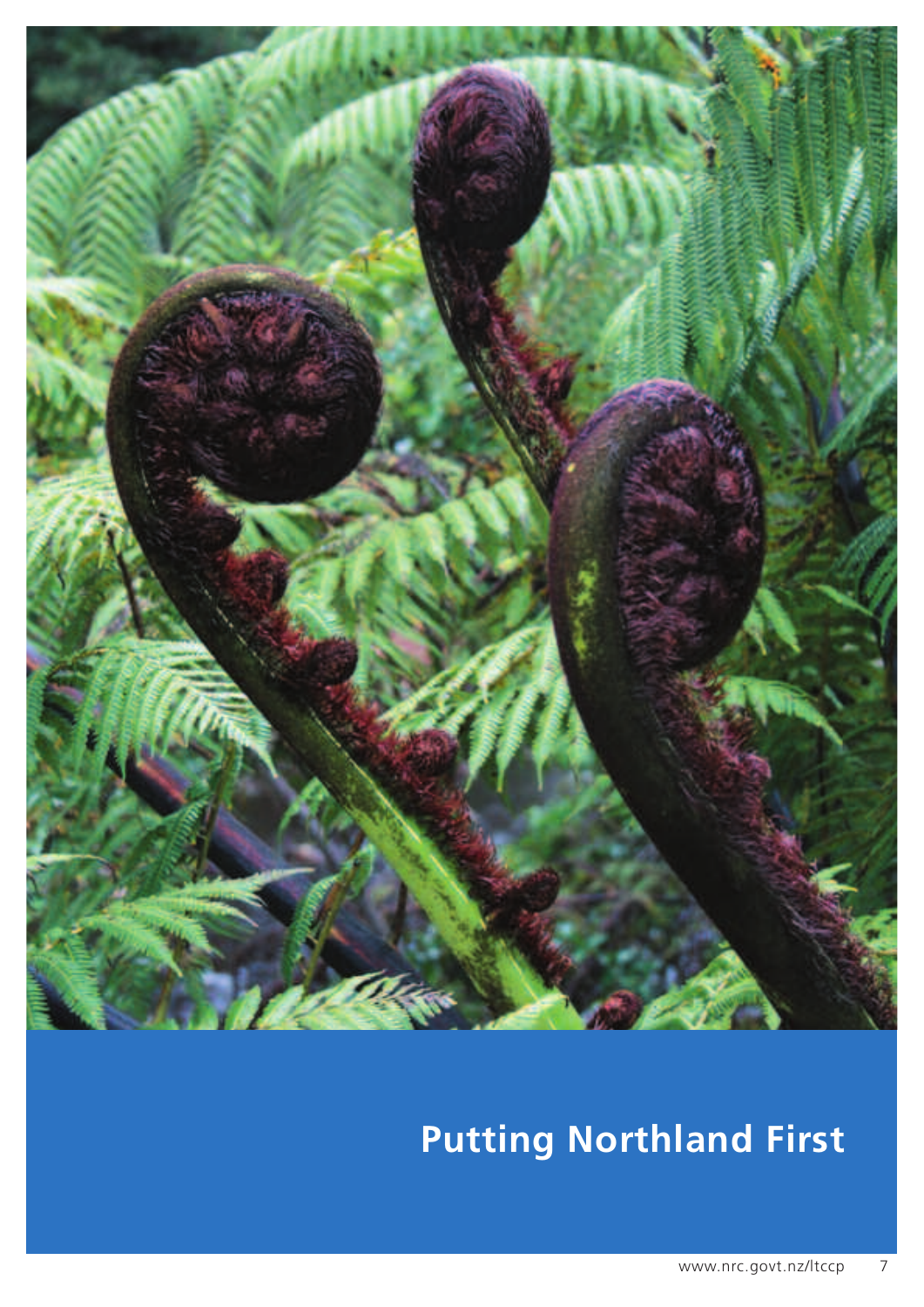

# **WHAT'S BEEN DONE?**

Since the last Northland Community Plan in 2006 and subsequent Annual Plans, the Council has previously consulted and made decisions on a variety of projects. Progress has been made in a number of areas of interest to Northlanders.



### **NORTHLAND EVENTS CENTRE**

The Northland Regional Council has agreed to fund a \$13 million stake in a multi-purpose Regional Events Centre on the current Okara Park site in Whangarei. The Whangarei District Council will contribute \$3 million, with an independently appointed Trust to manage the facility.

As detailed in the original Events Centre proposal, the amount Whangarei ratepayers contribute to the Events Centre will decrease from \$33.75\* to \$28.13\* from 1 July 2009. Contributions from Kaipara and Far North Districts will remain the same at \$5.63\*.

A contract with Argon Construction was finalised in early 2009 and work has begun.

The Whangarei District Council has agreed to be responsible for (together with an independent trust) the centre's operation and future maintenance.

For more information on the Events Centre project, visit the Council's website: www.nrc.govt.nz/eventscentre

### **OTHER RECREATIONAL FACILITIES IN NORTHLAND**

The Regional Council has agreed, subject to certain criteria being met, to contribute \$700,000 to the new 50m swimming pool complex in Dargaville and \$500,000 to the Far North District Council to help fund a \$2 million multipurpose building at the Kerikeri Sports Complex. These contributions will be made from the Council's Recreational Facilities Rate, established in 2006.

### **RIVER MANAGEMENT**

Following the allocation of \$1.6M of funding in its 2008 Annual Plan, the Council continues to work on the development (or updating) of flood risk reduction plans for the top 27 rivers in Northland that carry the highest level of flood risk.

Sixteen of the rivers are in the Far North District, five in the Whangarei District and two in the Kaipara. It is anticipated the plans will be completed by the end of 2010.

### **DREDGING OF THE HATEA RIVER CHANNEL**

A 4.5km stretch of the Hatea channel from Port Whangarei into the Town Basin marina channel has been dredged to remove around 10,000 cubic metres of built-up silt, providing a safer and deeper passage for boats.

The buoys, beacons, mooring systems and lights in the area have also been upgraded. The Council allocated \$400,000 in the 2008-09 budget to complete this work, funded by a combination of ratepayer funds and user charges. Check the Council's news archives for the full story: www.nrc.govt.nz/hateariver

### **MARSDEN POINT RAIL LINK DESIGNATION**

Following the Council's decision to establish a 50/50 joint venture with ONTRACK, the process has begun to formally designate the land required for the Marsden Point rail link corridor by ONTRACK.

**FLOODING** 

8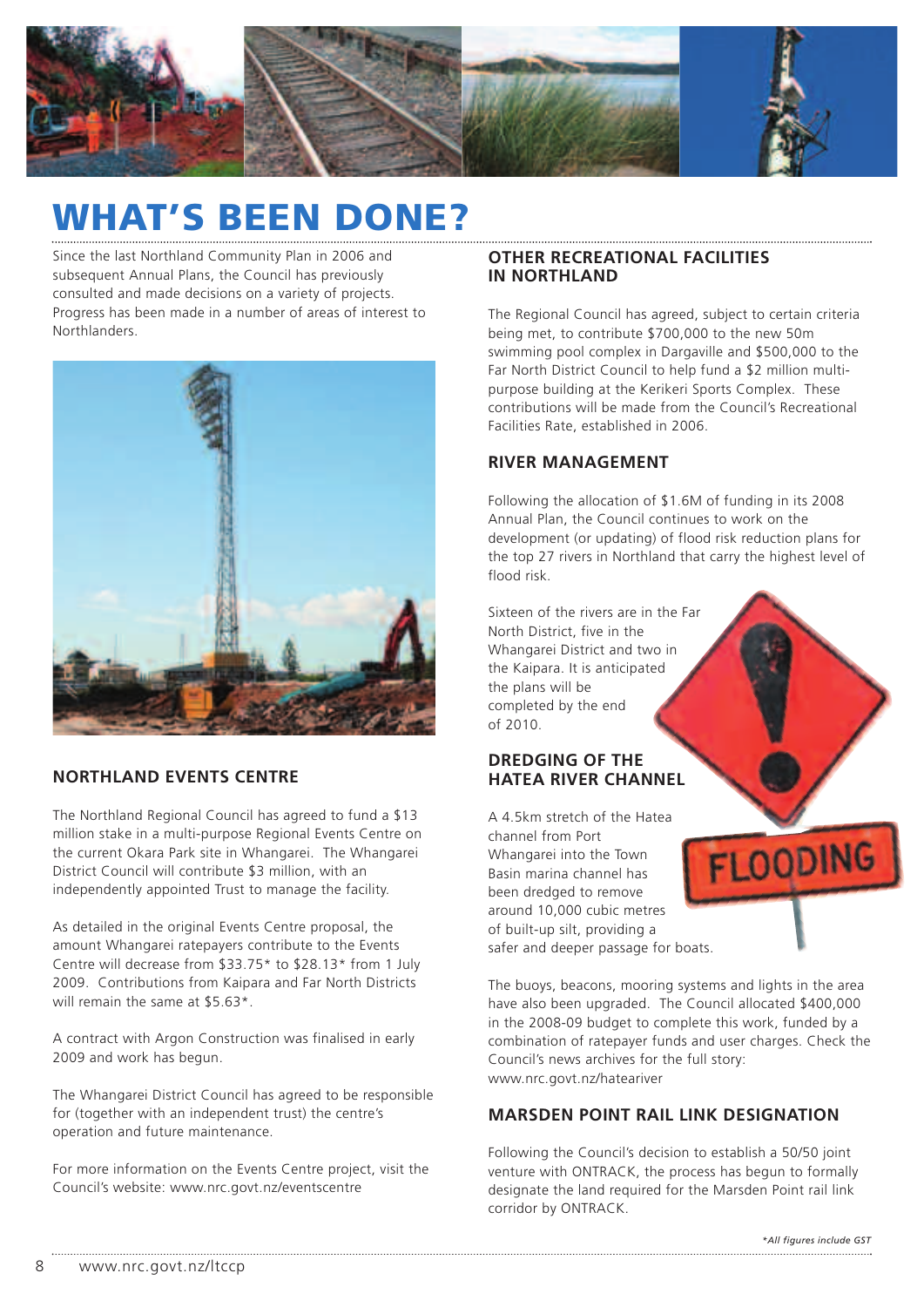



The corridor is a 20 km section of rail line from the main North Auckland line at Oakleigh to the deep water port at Marsden Point.

The main objective of the joint venture will be to legally protect the land needed for the rail link corridor from incompatible subdivision and development until the link is eventually built by central government.

More information can be found in the projects section of the Council's website: www.nrc.govt.nz/marsdenrail

### **BROADBAND**

The Northland Regional Council has signed a Memorandum of Understanding (MOU) with broadcast and

telecommunications company Kordia™, Northpower and



Top Energy as the first step towards scoping, developing, building and operating a fibre-optic based telecommunications infrastructure in Northland.

It is anticipated the MOU will lead to the formation of a Council Organisation between these equal partners to further develop this project.

This group – and other key stakeholders – will work together on the possible development of a world

class publicly owned broadband network, although it is likely the project will need central government funding before it can start.

Funding applications were made to the previous Labour Government's 'Broadband Investment Fund' however this fund has recently been disbanded and the Council is waiting for details of what funding priority the new National Government is going to allocate to broadband projects.

Any future updates on this project will be published on the Council's website: www.nrc.govt.nz/broadband

### **SHARED SERVICES – A SINGLE PLANNING FRAMEWORK FOR NORTHLAND**

The Council continues to investigate the options and benefits of increased levels of shared services with the three Northland District Councils and external agencies where appropriate.



The feasibility of combining Regional Council and District Council plans into a single resource management planning document for Northland — to make better use of shared services — is being investigated.

There are a number of possible options for combining some, or all of each council's existing plans into a single document while ensuring each council still meets its individual planning requirements.

Unified planning will mean a simpler, more streamlined process for the public and will lead to cost savings.

Once the feasibility study is complete in late 2009 the Council will consider its recommendations. This will include a review of the existing resource management plans of all Northland councils.

#### **For more information: www.nrc.govt.nz/ltccp**

*\*All figures include GST*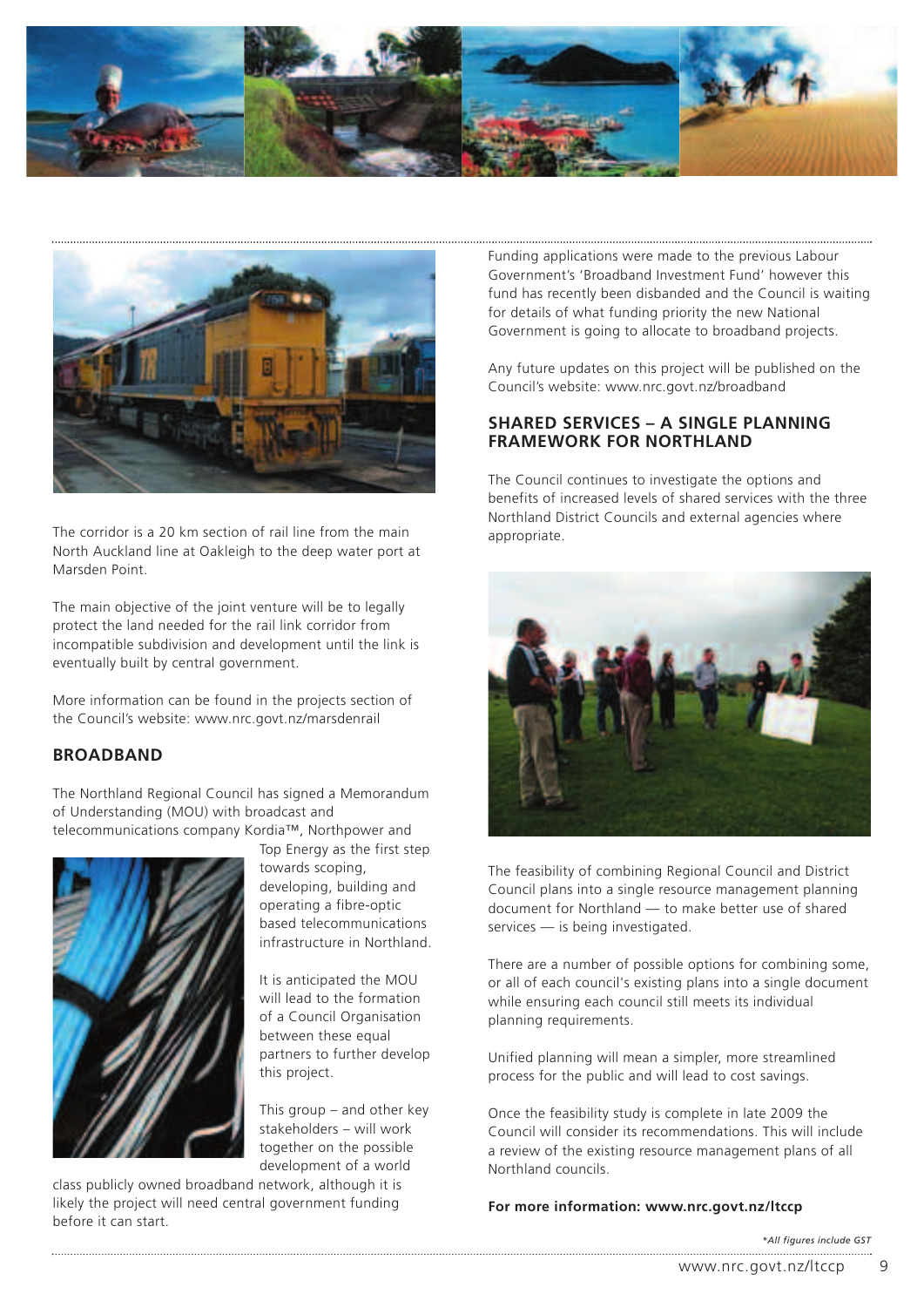

# **WHERE WE'RE GOING** *Your choices and options*

### **RESCUE HELICOPTER SERVICES IN NORTHLAND**

The Council is considering establishing a new rate to contribute funding to the Northland Emergency Services Trust (NEST).



NEST is a non-profit Charitable Trust that provides an emergency helicopter/air ambulance service to all Northlanders. The service has transported over 8,000 patients to date, 650 in the last year.

The new rate would see all ratepayers in Northland pay an additional \$8.56\* to fund a \$675,000\* per annum contribution to NEST. The Trust has to find a stable source of funding due to the high cost of fundraising and the loss of a major sponsor, if the current level of service is to be continued.

Central government and district health boards are reviewing funding but there is no evidence an increase will happen to ensure Northland's rescue services continue. A number of Regional Councils in New Zealand already contribute ratepayer funding to rescue helicopter services.

More information can be found in the 'New Rates' section of the plan: www.nrc.govt.nz/ltccp



**OPTION 1:** support the new rate of \$8.56\* per annum and provide NEST with some level of funding certainty; **or**

**OPTION 2:** support this new rate at a different amount to what the Council is suggesting; **or**

**Option 3:** do not support this new rate and accept that the current level of emergency services may not be maintained if alternative funding cannot be secured.

### **NEW TRANSPORT RATE FOR THE WHANGAREI DISTRICT**

From 1 July 2009, the Council intends to take over funding of the Whangarei public transport services from the Whangarei District Council.

The Regional Council is already responsible for administering this service under the Land Transport Act 2003. The change would see administration and funding of the service carried out by one organisation — the Regional Council — meaning increased levels of efficiency and accountability.

The introduction of the new bus service provider on 1 July 2008 caused the first fare increase in six years. Transferring the responsibility from Whangarei District Council to the



Regional Council will have minimal effect on ratepayers.

The Regional Council intends to introduce a new fixed charge of \$12.83\* per rating unit in Whangarei District to further subsidise the increased costs of providing bus passenger transport services.

More information can be found in the 'New Rates' section of the plan: www.nrc.govt.nz/ltccp



### **FOR WHANGAREI DISTRICT RATEPAYERS**

**OPTION 1:** support the new rate of \$12.83\* per annum and maintain the new bus service; **or**

**OPTION 2:** do not support the new rate and face increased fares and/or reduction of bus services in Whangarei.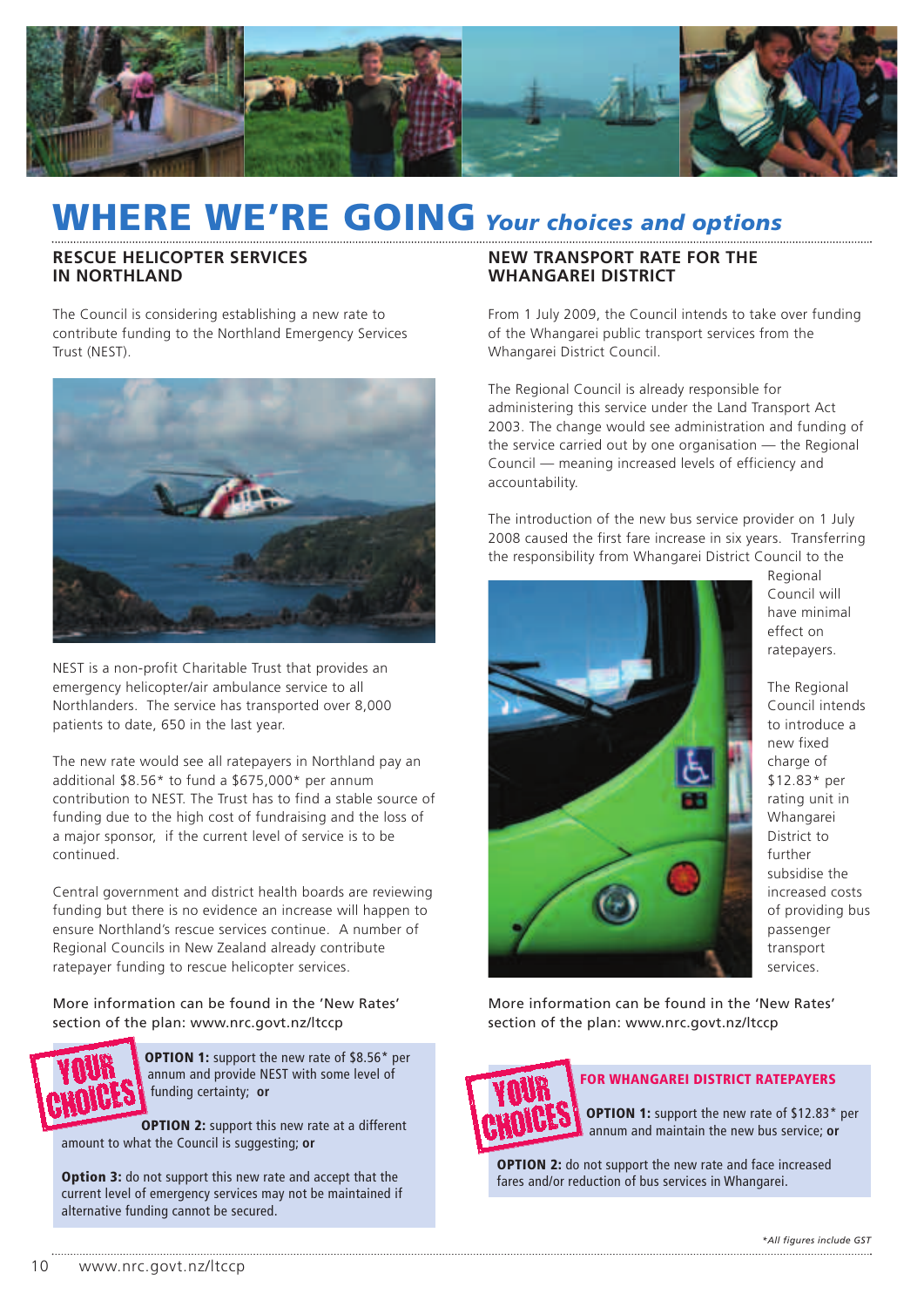

### **RIVER MANAGEMENT**

The Council intends to complete flood risk reduction plans for the top 27 rivers in Northland — identified as carrying the highest level of flood risk — by June 2010.



Detailed action plans will be developed once the risk reduction plans are complete and will begin around 30 June 2011. Specific catchment works detailed in the completed flood risk reduction plans will be done during the remaining term of this plan.

Works will be funded from a further targeted rate levied on those properties that benefit from the works. No specific catchment works or setting of new rates will occur without full consultation with the affected communities. More information can be found in the 'Land and Rivers Group of Activities' section of the plan: www.nrc.govt.nz/ltccp



**OPTION 1:** support the Council's ongoing efforts to mitigate future flood risk and damage to property; **or**

**OPTION 2:** accept the associated flood risks.

### **ONGOING DREDGING OF THE HATEA RIVER CHANNEL**



During 2008/09, ratepayers living in the Whangarei District paid an additional \$2.82\* per rating unit to fund the dredging of the Hatea Channel and the upgrade of navigation aids.

From 1 July 2009, it is intended to reduce this rate to \$1.69\* per rating unit to collect \$56,250\* each year to pay into a Hatea Dredging Fund. This fund would be used to help pay for ongoing maintenance dredging of the Hatea Channel, disposal of dredged spoil material, and an annual hydrographic survey to maintain the established depth. It is recommended that the Hatea Fund is capped at \$225,000\*. More information can be found in the plan: www.nrc.govt.nz/ltccp



**OPTION 1:** support the Council's intention to reduce the Hatea Dredging contribution from \$2.82\* to \$1.69\* per annum to collect \$56,250\* to pay into the Hatea Dredging Fund, to be used to maintain the channel depth; **or**

**OPTION 2:** do not establish the fund at this time and wait until the channel depth reduces, at which time the Council could consider funding options and consult on these as part of the relevant Annual Plan.

### **OTHER RECREATIONAL FACILITIES RATE**



In recognition of the need to rationalise and prioritise Council services, the Council intends to stop collecting the other recreational facilities portion of the Recreational Facilities Rate from 1 July 2009.

Ratepayers across Northland currently pay \$5.63\* for the development of recreational facilities in the region.

More information can be found in the plan: www.nrc.govt.nz/ltccp



**OPTION 1:** accept the Council's recommendation to cease collecting this rate; **or**

**OPTION 2:** continue to fund the development of other recreational facilities in Northland at the current level; **or**

**Option 3:** continue to fund at another level that the community feels is appropriate – it could be a higher rate, or a lower rate.

*\*All figures include GST*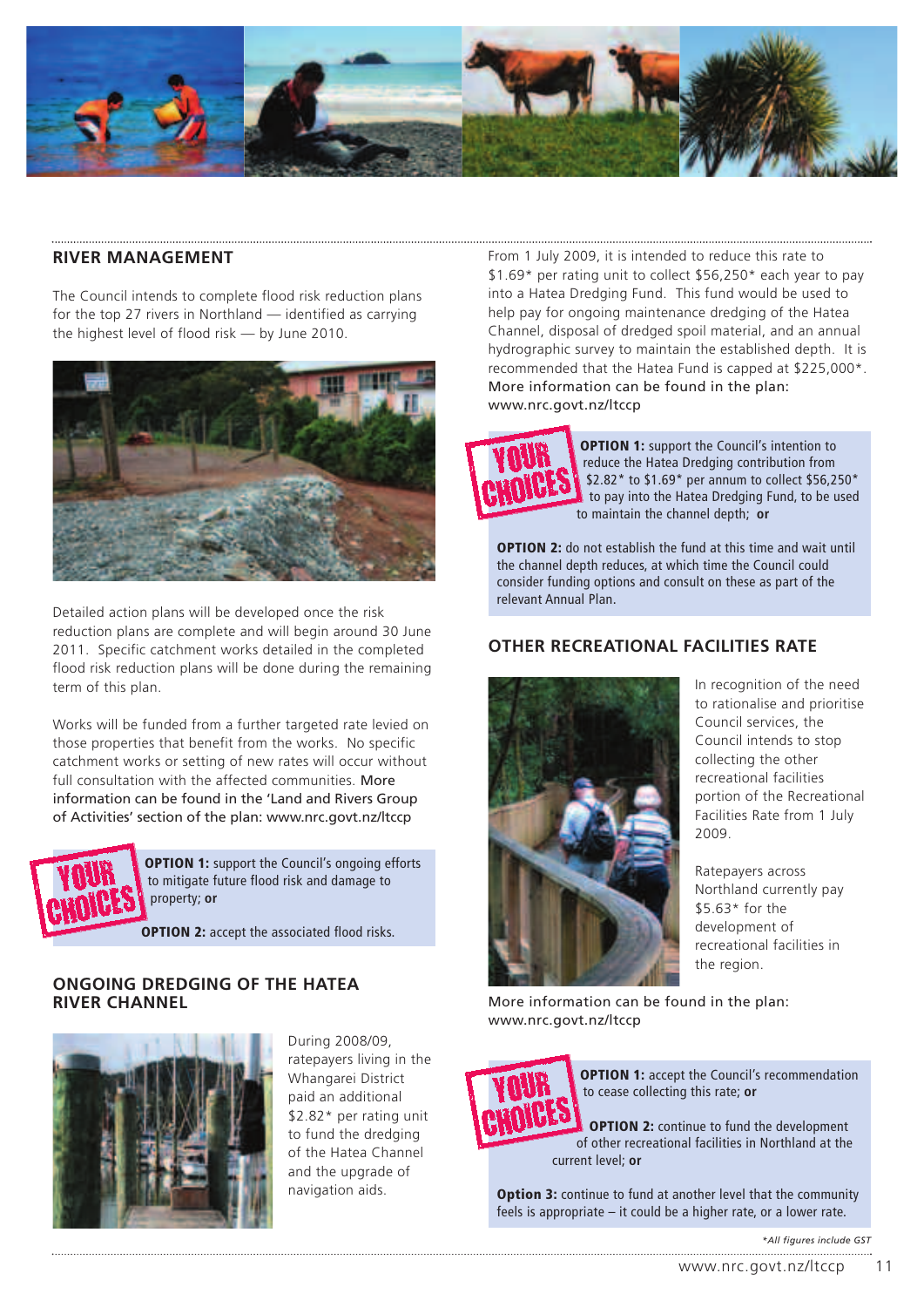

#### **SUSTAINABLE WATER ALLOCATION PLAN**



The Council intends to update its water allocation regime to ensure Northland's water resources are managed in a sustainable way.

The first step is to review and improve our knowledge and understanding of Northland's water resources. The next step is to revise the Council's water allocation policy and set appropriate limits where needed. This will allow the Council to manage environmental concerns and provide users with more certainty and legal security of water supply.

As water is an essential resource for almost all productive activity, the revised water allocation regime will be consistent with the actions detailed in the Regional Growth Programme.

Implementing a sustainable water allocation regime is also consistent with current government initiatives given in the Sustainable Water Programme of Action.

It is intended the sustainable water allocation regime be reviewed and implemented over a five year period starting in the 2009/10 financial year.



**OPTION 1:** support the Council's intention to spend \$112,500\* to update and implement a more rigorous water allocation regime to protect our water resources and provide future certainty and security of water supply; **or**

**OPTION 2:** do not support a sustainable water allocation plan and accept the risk of possible over allocation and possible restrictions on future water use.

Initially, \$123,750\* has been budgeted to target known areas where there is significant risk of over allocation. It is also intended a component of the extra expenditure on this project will be funded from service fees and charges on water take consent holders. More information can be found in the plan: www.nrc.govt.nz/ltccp

### **STOCK TRUCK EFFLUENT DISPOSAL FACILITIES**

In order to reduce the amount of stock effluent spillage on the regions roads, the Council is considering providing two additional stock truck effluent disposal sites at an estimated cost of \$101,250\*.

Provision of these sites will not only reduce the incidence of illegal discharges, but will also improve road safety and promote public and environmental health.

It is intended that one new facility be established in the Kaipara District and one in the Far North District. The respective District Councils are investigating suitable sites. The process is due to



be completed by 30 June 2010 and construction take place in the 2010/2011 financial year.

Whangarei District Council is currently in the process of constructing a disposal facility in the Whangarei District. More information can be found in the plan: www.nrc.govt.nz/ltccp



**OPTION 1:** support the Council's intention to spend \$101,250\* on two stock truck effluent disposal facilities; **or**

**OPTION 2:** support only one \$50,625\* facility in either the Kaipara or Far North District; **or**

**OPTION 3:** do not support the Council spending any money in this area.

*\*All figures include GST*

 $\boxtimes$ 

### **HAVE YOUR SAY ON ANY OF THESE ISSUES**

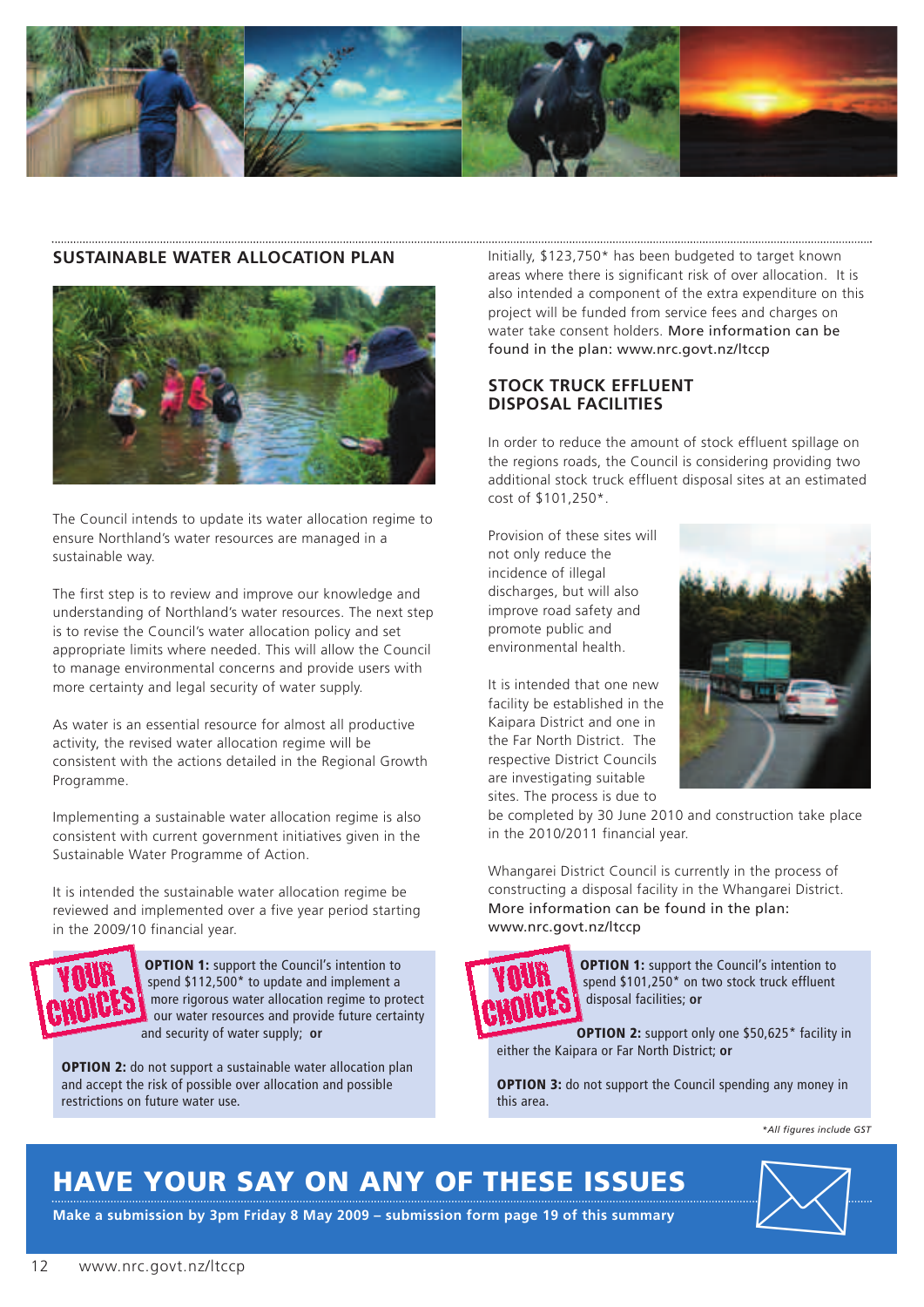

# **STATEMENTS OF PROPOSAL**

### **The Council is also seeking public submissions on the following Statements of Proposal:**



### **TRANSFER OF NORTHLAND PORT CORPORATION SHARES TO THE INFRASTRUCTURE DEVELOPMENT AGENCY**

The Regional Council is proposing to transfer its 52.4% majority shareholding in the Northland Port Corporation to the 100% Council owned and operated Infrastructure Development Agency (IDA).

The transfer will be financially beneficial to the Council, and therefore ratepayers, and is considered a positive opportunity in the current economic climate.

The proposal is part of the Council's ongoing efforts to improve its operational efficiency and effectiveness.

Transferring the shares would give the IDA tax benefits the Council currently does not have. The transfer will also enable the Council to use the value of the shares and potential earnings from dividends as security to cost effectively raise money for future infrastructure projects that will benefit all Northlanders.

There is no change in risk to the Council's investments through this transfer. More information can be found in



**OPTION 1:** support the transfer of shares to the IDA and provide the opportunity for reduced costs associated with any future infrastructure projects the Council undertakes; **or**

**OPTION 2:** do not support the transfer of shares and face potentially higher costs or reduced infrastructure in the future. the 'Statements of Proposal' section of the plan: www.nrc.govt.nz/ltccp

### **NEW COUNCIL CONTROLLED ORGANISATION – SHARED SERVICES**

The Council is proposing to establish a new Council Controlled Organisation (CCO) in partnership with a number of other Regional Councils in New Zealand.

The Councils are working together to develop and maintain a software system — to be used by the member Regional Councils — in the delivery of their activities.

The software has been called IRIS — Integrated Regional Information Software. The software will enable the Council to meet its legal requirements and statutory obligations more efficiently.

Council must legally seek ratepayer approval through the consultation process, to form a CCO.

All the Councils involved in this project are including identical information on the proposal in their 2009-2019 Community Plans.

More information can be found in the 'Statements of Proposal' section of the plan: www.nrc.govt.nz/ltccp



**OPTION 1:** support the Council's proposal to establish a CCO to develop and maintain software with other Regional Councils; **or**

**OPTION 2:** do not support the establishment of a CCO and face the higher costs and maintenance uncertainties of developing the software alone.



*\*All figures include GST*

### **HAVE YOUR SAY ON ANY OF THESE ISSUES**

**Make a submission by 3pm Friday 8 May 2009 – submission form page 19 of this summary**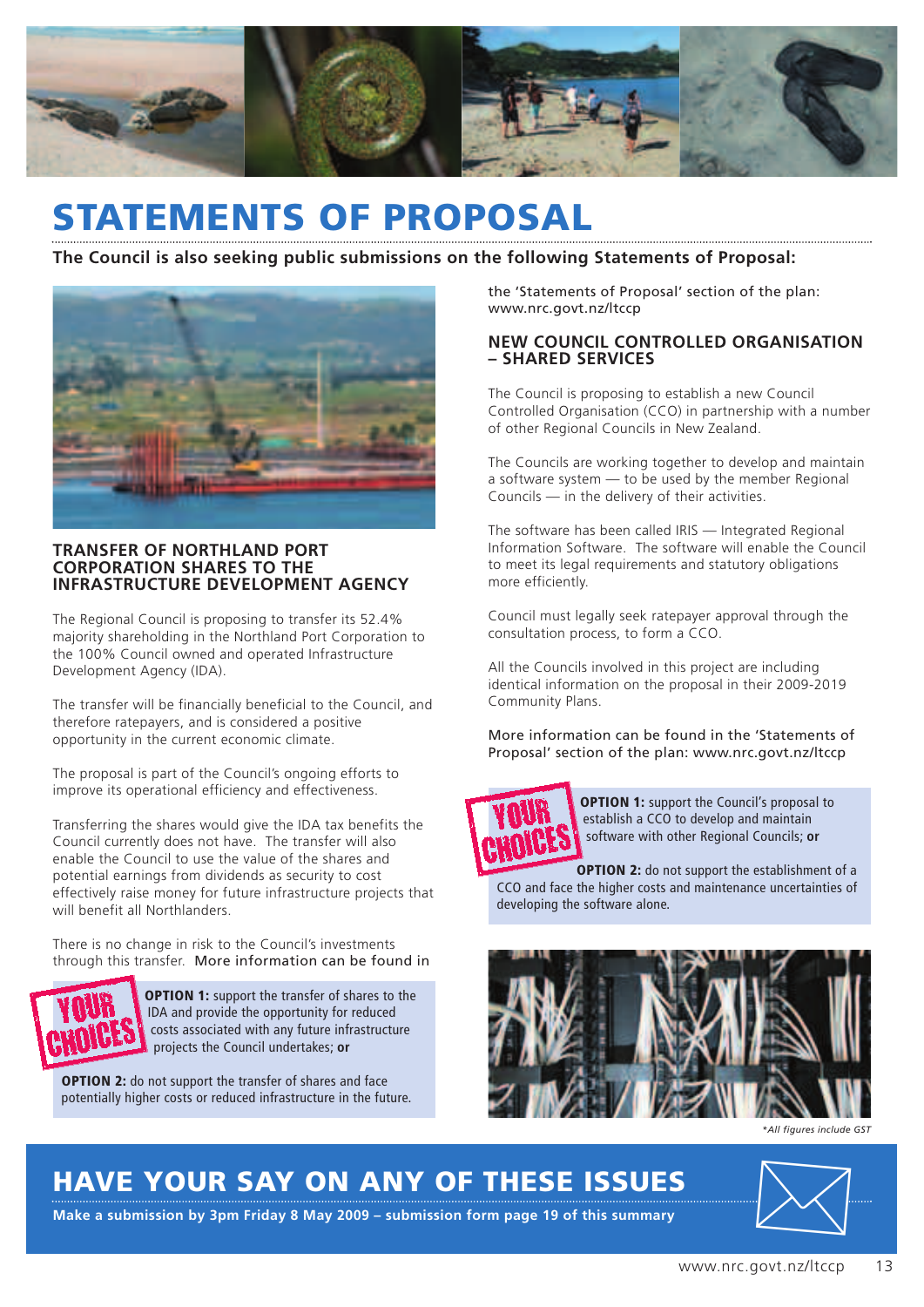

## **MONEY MATTERS**

#### **Where will the money come from?**

Operating expenses are funded through rates, fees and charges, grants and subsidies and other income. Rating currently provides 47% of the Council's income, user fees another 15% and grants and subsides 5%. The balance comes from investment income 19% and ground and commercial lease income 12% and other revenue 2%.

The graph below shows these funding sources for the next 12 months.

### **2009/2010 FORECAST OPERATIONAL EXPENDITURE FUNDING SOURCES**



*\*Excludes cash reserves used to fund a \$13M grant for the Regional Events Centre*

### **RATING AND OTHER REVENUE SOURCES**

Proposed rates revenue over the next 10 years is outlined below. Total operational revenue for 2009/2010 is \$25.1 million (excluding cash funding for the Regional Events Centre and GST).



*\*Revenue excludes fair value gains as these are non-cash*

Targeted general rates are made up of two rates; a council services rate and a land management rate. Targeted general rates are paid on all rateable properties in Northland.

### **THE IMPACT OF INFLATION ON RATES**

Total Council rates for the 2009/2010 financial year are \$11,968,183 (GST exclusive).  $1\%$  rate increase = \$119,682 in revenue. 1% increase in expenditure =  $$244,166$ . This means Council must increase rates by 2.3% for every one percent increase in its spending.

Other targeted rates include river management rates, a Northland regional recreational facilities rate, a regional infrastructure rate, a proposed transport services rate and a proposed rescue helicopter services rate.

For the 2009/2010 year the average rate increase is 1.3% excluding the targeted river rates. However, with the proposed new rates, detailed on page 10, the total average rate increase across the region is 11.5%.

The projected rate increase for the 2010/2011 financial year is 7.1% excluding the targeted river rates. The rate increase is largely due to inflation and a proposed Regional Growth Programme Rate.

Beyond 2010/2011 rates increases are expected to be largely in line with inflation.

The Council currently sets rates annually based on independently assessed property values. One of the region's three Districts is revalued every year.

In a bid to smooth fluctuations this system can create, the Northland Regional Council is proposing to move to an 'equalised values' system. This would effectively see all three Districts revalued at the same time; one actually and the other two as projections.

### **USER FEES AND CHARGES**

The Council's user fees and charges will be adjusted as necessary to reflect increased costs. The Council is also proposing to levy a charge to fund a Sustainable Water Allocation Plan and to make changes to pilotage and navigation services fees under its Maritime Navigation Safety Bylaw. A full schedule of these proposed fee increases can be found in Volume Two of the full Northland Community Plan 2009-2019. www.nrc.govt.nz/ltccp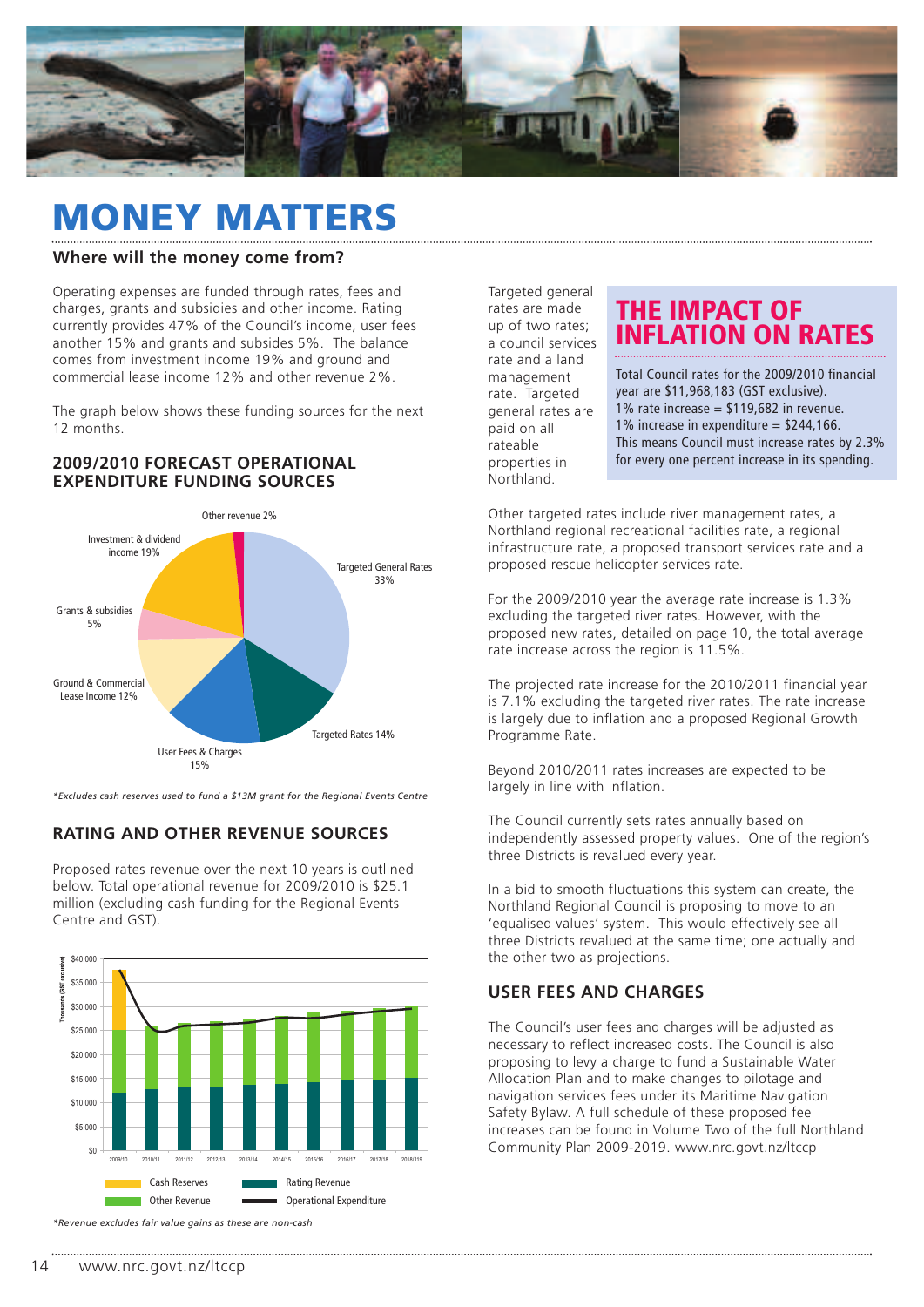

## **MONEY MATTERS**

### **What do you get for your money?**

The average ratepayer will pay around \$0.45 cents per day or \$3.15 per week in rates. This graph shows your rates as part of average weekly household expenditure.

### **AVERAGE WEEKLY HOUSEHOLD EXPENDITURE**

*Source - Statistics NZ - Household economic survey - June 2007*



*Amounts include GST*

The Council undertakes a variety of activities including;

- Looking after Northland's coastal, water, soil and air resources
- Regional transport planning
- Promoting sustainable land management practices
- Protecting and enhancing indigenous biodiversity
- Pest eradication
- Safe harbours
- Civil Defence
- Management of assets and investments
- Environmental monitoring
- Waste hazardous substances control
- Environmental information and education
- Environmental incident investigations

### **2009/2010 OPERATIONAL EXPENDITURE BY ACTIVITY GROUP**

(2009/2010 Total operational expenditure\* \$24.4 million GST exclusive)



### **OPERATING EXPENDITURE INCREASES**

The Council's operating expenditure is forecast to increase from the current \$21,465,760 to \$29,231,602 over the 10 years of this plan. Most of this is due to inflation.

The following graph shows annual forecasted operational expenditure and the impacts of inflation.

#### **Breakdown of 10 year operating expenditure showing inflation**



### **CAPITAL EXPENDITURE**

The Council is forecasting capital expenditure of **\$17,721,073** over the life of this plan.

#### **Forecast 10 year capital expenditure programme**



*Please note: this graph does not include likely new capital expenditure relating to river management infrastructure as river modelling has yet to be completed and any affected communities will be consulted before any new rates are introduced.*

### **COUNCIL'S FINANCIAL STRATEGY**

The Council will use the proceeds from investment revenue to reduce the ratepayer burden. Additionally, it may also use reserves specifically set aside in previous years to fund some operating expenditure. At this stage the Council does not have, nor does it plan to have, any public debt. However, any future utilisation of public debt will be in accordance with the Council's Treasury Management Policy.

*\*Excludes the \$13M grant towards the establishment of the Regional Events Centre*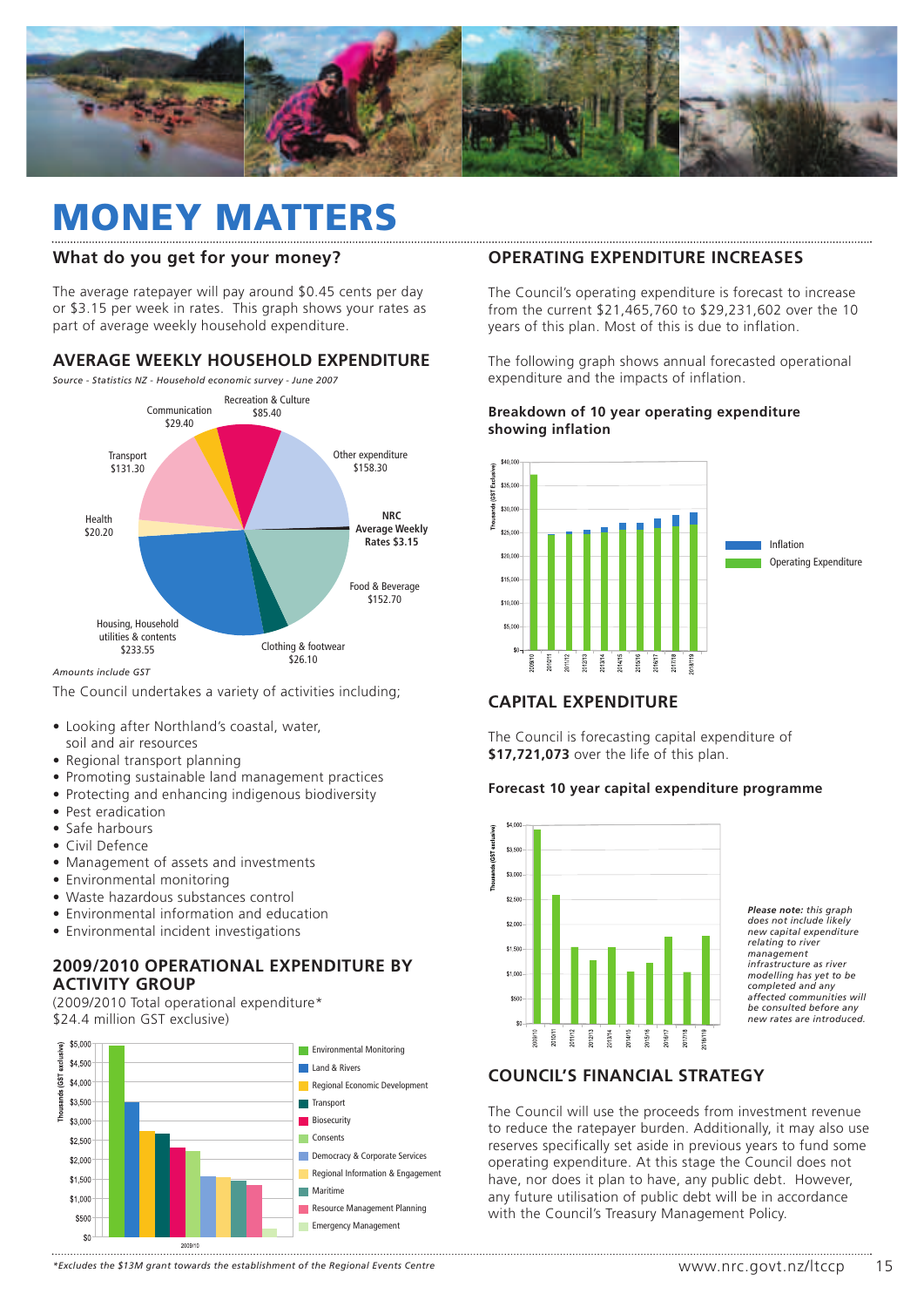

# **SUMMARY STATEMENTS**

### **Summary prospective statement of Comprehensive Income (GST exclusive)**

| NORTHLAND REGIONAL COUNCIL<br>Prospective Statement of Comprehensive<br>Income for the period ending 30 June: | Forecast<br>2008/09<br>NZ\$ | Forecast<br>2009/10<br>NZ\$ | Forecast<br>2010/11<br>NZ\$ | Forecast<br>2011/12<br>NZ\$ | Forecast<br>2012/13<br>NZ\$ | Forecast<br>2013/14<br>NZ\$ | Forecast<br>2014/15<br>NZ\$ | Forecast<br>2015/16<br>NZ\$ | Forecast<br>2016/17<br>NZ\$ | Forecast<br>2017/18<br>NZ\$ | Forecast<br>2018/19<br>NZ\$ |
|---------------------------------------------------------------------------------------------------------------|-----------------------------|-----------------------------|-----------------------------|-----------------------------|-----------------------------|-----------------------------|-----------------------------|-----------------------------|-----------------------------|-----------------------------|-----------------------------|
| <b>Total Revenue</b>                                                                                          | 24,651,045                  | 25.148.070                  | 25,413,645                  | 25,966,285                  | 27,820,709                  | 28.264.992                  | 29.156.212                  | 29,741,329                  | 30,220,535                  | 30.659.175                  | 31,388,752                  |
| Personnel Costs                                                                                               | 8,647,118                   | 9,586,003                   | 9,906,125                   | 10,151,913                  | 10,352,357                  | 10,601,478                  | 10,872,960                  | 11,154,151                  | 11,506,312                  | 11,815,414                  | 12,161,929                  |
| Depreciation and Amortisation                                                                                 | 1,264,752                   | 1,062,800                   | 1,097,872                   | 1,125,292                   | 1,152,299                   | 1,176,497                   | 1,202,380                   | 1,230,035                   | 1,258,326                   | 1,288,526                   | 1,320,739                   |
| Finance Costs                                                                                                 | 1,000                       | 1,000                       | 1,033                       | 1,057                       | 1,082                       | 1,105                       | 1,129                       | 1,155                       | 1,182                       | 1,210                       | 1,240                       |
| Other expenditure on activities                                                                               | 11,552,890                  | 26,766,880                  | 13,802,657                  | 14,072,196                  | 14,170,794                  | 14,316,050                  | 15,057,069                  | 14,768,634                  | 15,149,942                  | 15,528,688                  | 15,747,694                  |
| Total Operating Expenditure                                                                                   | 21,465,760                  | 37,416,683                  | 24,807,687                  | 25,350,457                  | 25,676,533                  | 26,095,130                  | 27,133,538                  | 27,153,975                  | 27,915,762                  | 28,633,837                  | 29,231,602                  |
| NET SURPLUS / (DEFICIT)<br><b>FROM OPERATIONS</b>                                                             | 3,185,285                   | (12.268.613)                | 605,958                     | 615,828                     | 2,144,176                   | 2,169,862                   | 2.022.673                   | 2,587,354                   | 2,304,773                   | 2,025,338                   | 2,157,150                   |
| Other Comprehensive Income                                                                                    | $\sim$                      | 230,643                     |                             |                             |                             |                             | 880,875                     |                             |                             |                             |                             |
| <b>TOTAL COMPREHENSIVE</b><br><b>INCOME FOR THE YEAR</b>                                                      | 3,185,285                   | (12.037.970)                | 605,958                     | 615,828                     | 2,144,176                   | 2,169,862                   | 2,903,549                   | 2,587,354                   | 2,304,773                   | 2,025,338                   | 2,157,150                   |
| Transfer from/(to) Reserves                                                                                   | (2,031,003)                 | 3,656,116                   | (509, 575)                  | (494, 979)                  | (691, 253)                  | (694, 872)                  | (427, 258)                  | (1, 202, 774)               | (688, 800)                  | (589, 396)                  | (626, 843)                  |
| <b>TOTAL COMPREHENSIVE</b><br><b>INCOME AFTER TRANSFERS</b><br>FROM / (TO) RESERVES                           | 1.154.282                   | (8.381.854)                 | 96,383                      | 120.849                     | 1.452.923                   | 1,474,990                   | 2,476,291                   | 1,384,580                   | 1,615,973                   | 1.435.942                   | 1,530,307                   |

### **Summary prospective statement of Financial Position (GST exclusive)**

The summary statement of prospective financial position shows what the Council owns and owes. The Council is in a strong financial position, with liabilities representing just 4%-5% of total assets.

| NORTHLAND REGIONAL COUNCIL<br>Prospective Statement of<br>Financial Statement as at 30 June: | Forecast<br>2009/10<br>NZ\$ | Forecast<br>2010/11<br>NZ\$ | Forecast<br>2011/12<br>NZ\$ | Forecast<br>2012/13<br>NZ\$ | Forecast<br>2013/14<br>NZ\$ | Forecast<br>2014/15<br>NZ\$           | Forecast<br>2015/16<br>NZ\$ | Forecast<br>2016/17<br>NZ\$ | Forecast<br>2017/18<br>NZ\$ | Forecast<br>2018/19<br>NZ\$ |
|----------------------------------------------------------------------------------------------|-----------------------------|-----------------------------|-----------------------------|-----------------------------|-----------------------------|---------------------------------------|-----------------------------|-----------------------------|-----------------------------|-----------------------------|
| Current Assets                                                                               | 25.652.384                  | 24.827.868                  | 25.038.538                  | 25.755.358                  | 21,247,395                  | 21,942,600                            | 23.313.429                  | 23.652.467                  | 24.624.128                  | 24.966.644                  |
| Non Current Assets                                                                           | 95.827.420                  | 97.409.072                  | 97.932.571                  | 99.482.550                  | 106,274,143                 | 108,602,793                           | 109,947,781                 | 12.053.047                  | 113.247.265 115.215.994     |                             |
| Current Liabilities                                                                          | 4.684.090                   | 4.832.424                   | 4,947,843                   | 5,067,688                   | 5.178.608                   | 5.295.995                             | 5,421,348                   | 5,556,948                   | 5.694.068                   | 5,844,128                   |
| Non Current Liabilities                                                                      | 105.363                     | 108,208                     | 111.129                     | 113.907                     | 116.755                     | 119.674                               | 122.786                     | 126.715                     | 130.136                     | 134.170                     |
| TOTAL NET ASSETS / EOUITY                                                                    | 116.690.351                 |                             | 117,296,309 117,912,137     |                             |                             | 120.056.313  122.226.175  125.129.723 | 127,717,077                 | 130.021.851                 | 132.047.189 134.204.339     |                             |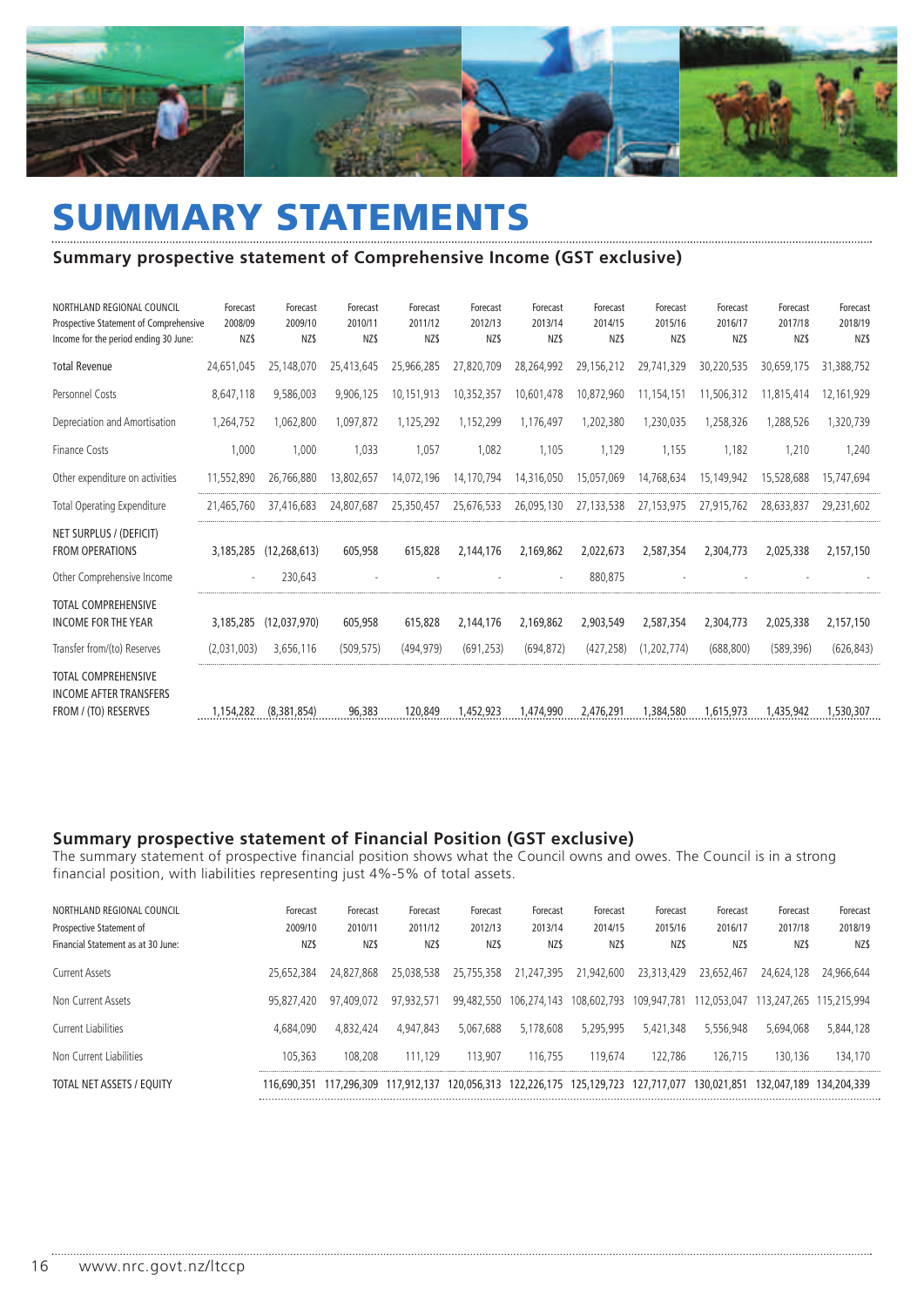

### **Summary prospective statement of Cash Flows (GST exclusive)**

The summary statement of prospective cash flows shows how the council generates and uses cash.

| NORTHLAND REGIONAL COUNCIL<br>Prospective Statement of Cash Flows<br>for the period ending 30 June: | Forecast<br>2009/10<br>NZ\$ | Forecast<br>2010/11<br>NZ\$ | Forecast<br>2011/12<br>NZ\$ | Forecast<br>2012/13<br>NZ\$ | Forecast<br>2013/14<br>NZ\$ | Forecast<br>2014/15<br>NZ\$ | Forecast<br>2015/16<br>NZ\$ | Forecast<br>2016/17<br>NZ\$ | Forecast<br>2017/18<br>NZ\$ | Forecast<br>2018/19<br>NZ\$ |
|-----------------------------------------------------------------------------------------------------|-----------------------------|-----------------------------|-----------------------------|-----------------------------|-----------------------------|-----------------------------|-----------------------------|-----------------------------|-----------------------------|-----------------------------|
| Net cash flows from operating activities                                                            | (11.314.917)                | 1.643.635                   | 1.672.146                   | 1.899.254                   | 1.950.632                   | 1.665.260                   | 2,510,881                   | .996.797                    | 1.923.184                   | 2.001.365                   |
| Net cash flows from investing activities                                                            | (3.480.903)                 | (1.936.565)                 | (1.546.731)                 | (1, 273, 440)               | (1, 540, 137)               | (1,057,274)                 | (1.233.241)                 | (1.753.093)                 | (1.053.289)                 | (1.767.400)                 |
| NET INCREASE/(DECREASE) IN CASH HELD                                                                | (14.795.820)                | (292.930)                   | 125.415                     | 625,814                     | 410,495                     | 607.986                     | 1.277.640                   | 243,704                     | 869,895                     | 233,965                     |

### **Summary prospective statement of Changes in Equity (GST exclusive)**

| NORTHLAND REGIONAL COUNCIL<br>Prospective Statement of Changes in Equity<br>for the period ending 30 June: | Forecast<br>2009/10<br>NZ\$ | Forecast<br>2010/11<br>NZ\$ | Forecast<br>2011/12<br>NZ\$ | Forecast<br>2012/13<br>NZ\$ | Forecast<br>2013/14<br>NZ\$ | Forecast<br>2014/15<br>NZ\$         | Forecast<br>2015/16<br>NZ\$ | Forecast<br>2016/17<br>NZ\$ | Forecast<br>2017/18<br>NZ\$ | Forecast<br>2018/19<br>NZ\$ |
|------------------------------------------------------------------------------------------------------------|-----------------------------|-----------------------------|-----------------------------|-----------------------------|-----------------------------|-------------------------------------|-----------------------------|-----------------------------|-----------------------------|-----------------------------|
| Balance at 1 July:                                                                                         | 128.728.321                 | 16.690.351                  | 117,296,309 117,912,137     |                             | 120,056,313                 | 122,226,175                         | 125,129,723                 | 127.717.077                 | 130.021.851                 | 132.047.189                 |
| Revaluation gains/ (losses) taken directly to equity                                                       | 230.643                     |                             |                             |                             |                             | 880.875                             |                             |                             |                             |                             |
| Surplus/(Deficit) from Operations for the year                                                             | (12,268,613)                | 605.958                     | 615.828                     | 2.144.176                   | 2.169.862                   | 2.022.673                           | 2.587.354                   | 2.304.773                   | 2.025.338                   | 2.157.150                   |
| Balance at 30 June                                                                                         | 116,690,351                 |                             | 117,296,309 117,912,137     |                             |                             | 120.056.313 122.226.175 125.129.723 | 127.717.077                 | 130,021,851                 | 132,047,189 134,204,339     |                             |

**This summary of the Northland Regional Council's Draft Northland Community Plan 2009-2019 complies with the requirements of the Local Government Act 2002**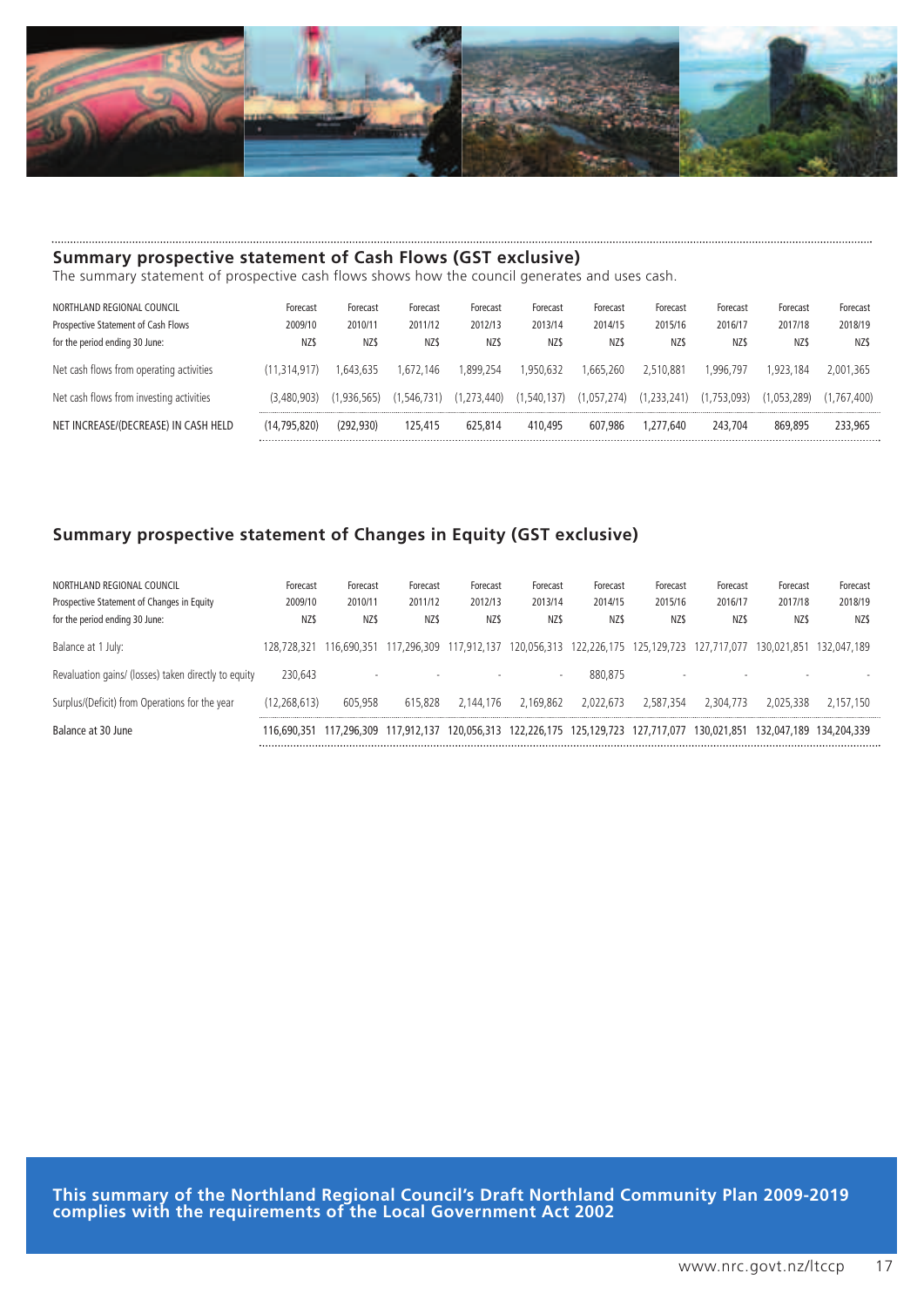

## **HAVE YOUR SAY**  $\boxtimes$

### **WHAT IS A SUBMISSION?**

A submission is a letter, fax, email or any other form of written communication, which outlines your opinion on a particular matter in the Draft Northland Community Plan 2009-2019. Please use the submission form opposite to make your submission.

The 'New Issues - Northland Community Plan 2009-2019' section, the 'New Rates' section and the 'Statements of Proposal' section outline what the Council considers to be the important issues for the region.

Submissions on these sections will be very helpful to the Chairman and Councillors when making decisions to be included in the final plan.

### **GUIDELINES ON HOW TO WRITE YOUR SUBMISSION**

- To make your submission clear to the Council, it needs to be concise and to the point — background information can be important but the main points you are trying to get across should be highlighted in your submission.
- You need to make clear what you are supporting or opposing and why, and refer to the appropriate corresponding page numbers in the plan.
- If the topic in your submission is not in the plan now and you want to suggest a new project or expenditure, then please indicate the items currently in the plan that you think are a lower priority.
- Requests for new projects or expenditure should include how you suggest these projects should be funded general rates, targeted rates, user fees etc.
- Please read all the information available before making your submission. The plan will guide you to the relevant page numbers and website references with extra information.

#### **Important to note:**

1.The Regional Community Outcomes were identified by the community during a consultation process done by all Northland councils in 2005. *As community selected outcomes, they cannot be changed by NRC*. Submissions that request their modification will have no effect on how the Outcomes appear in the final plan. An

opportunity to update the Community Outcomes will be available in a public consultation process that will be held in 2010.

2.The Council's focus has been broadened through the Local Government Act 2002 to include economic, social and cultural well-being as well as environmental wellbeing. The Council believes that economic prosperity and appropriate infrastructure will provide the tools required to look after Northland's environment in the best possible way. This broadened focus is reflected in the draft plan.

### **HOW DO YOU LODGE YOUR SUBMISSION WITH THE COUNCIL?**

#### **Post your submission to:**

Draft Northland Community Plan 2009 – 2019 Submission Northland Regional Council Freepost 139690 Private Bag 9021 Whangarei Mail Centre Whangarei 0148

**Fax your submission to:** 09 438 0012

**Email your submission to:** mailroom@nrc.govt.nz

**Submissions should reach the Council by 3.00pm 8 May 2009. Submissions received after 3.00pm are classified 'Late Submissions' and will be considered at the Councillors' discretion.**

*It is anticipated submission hearings will be held from May 21 - 25 at the Regional Council in Whangarei*



### **Creating a region of choice**

**This summary of the Northland Regional Council's Draft Northland Community Plan 2009-2019 complies with the requirements of the Local Government Act 2002 to have a Summary Statement of Proposal.**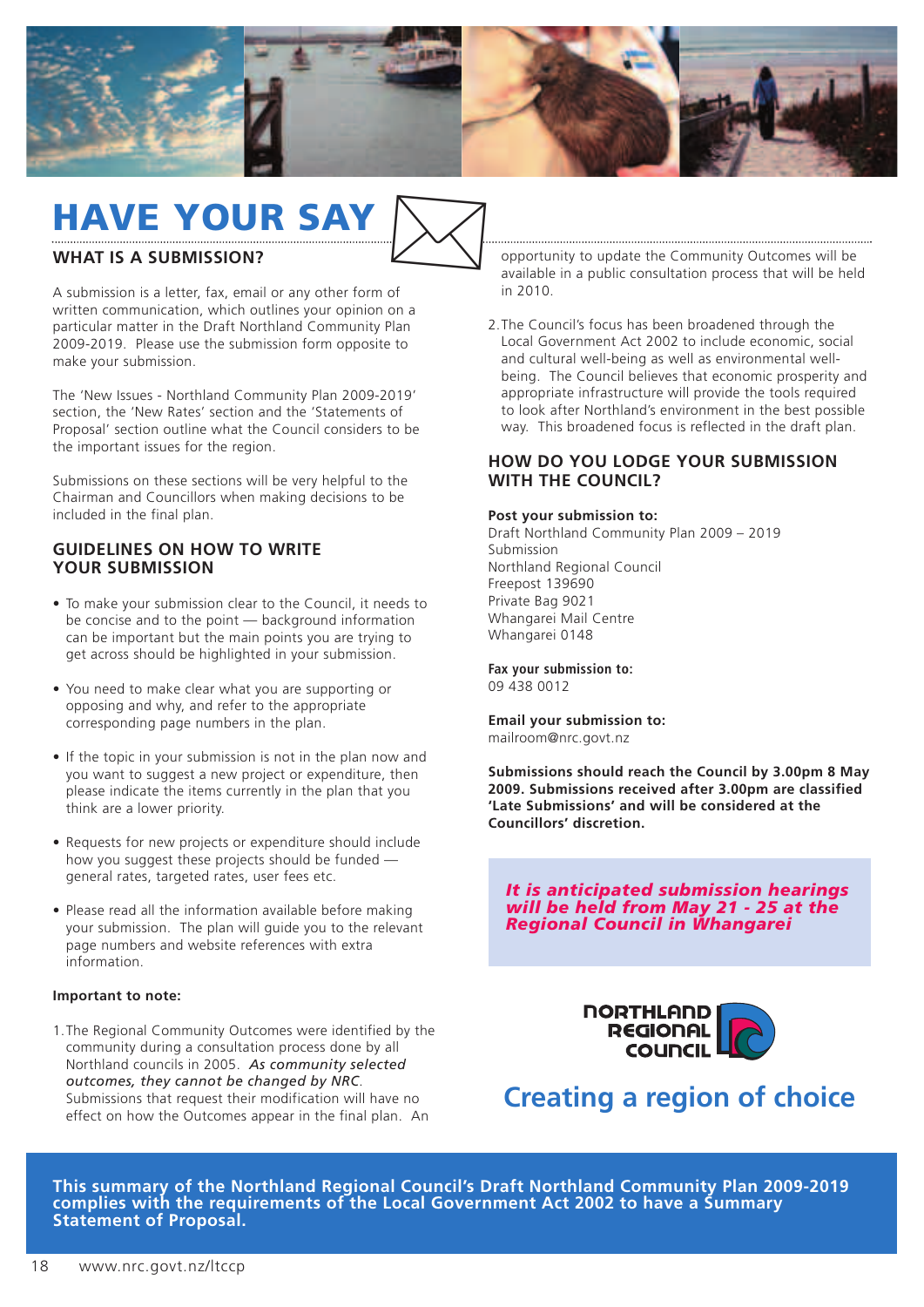# **SUBMISSION FORM**

|                                                                                  | Postcode _____________________ |  |  |  |  |  |
|----------------------------------------------------------------------------------|--------------------------------|--|--|--|--|--|
|                                                                                  |                                |  |  |  |  |  |
| Please write your comments in the space provided and forward your submission to: |                                |  |  |  |  |  |

Draft Northland Community Plan 2009-2019 Submission Northland Regional Council Freepost 139690 Private Bag 9021 Whangarei Mail Centre Whangarei 0148 Fax: 09 438 0012 Email: mailroom@nrc.govt.nz

#### **Submissions should reach the Council by 3.00pm, 8 May 2009.**

Would you like to attend a hearing to tell Councillors more about the matters you have raised in your written submission?

|           |                                                              | <b>PLEASE TICK</b> |
|-----------|--------------------------------------------------------------|--------------------|
| <b>NO</b> | I do not wish to be heard in support of my submission        |                    |
|           | <b>YES</b> I do wish to be heard in support of my submission |                    |

It is anticipated the hearing of submissions will be held 21 to 25 May 2009.

| ,我们也不能在这里的,我们也不能在这里的,我们也不能在这里的,我们也不能不能不能不能不能不能不能不能不能不能不能。""我们,我们也不能不能不能不能不能不能不能不能 |  |                                   |
|-----------------------------------------------------------------------------------|--|-----------------------------------|
|                                                                                   |  |                                   |
|                                                                                   |  |                                   |
|                                                                                   |  |                                   |
|                                                                                   |  |                                   |
|                                                                                   |  |                                   |
|                                                                                   |  |                                   |
|                                                                                   |  |                                   |
|                                                                                   |  |                                   |
|                                                                                   |  | (use further sheets if necessary) |
|                                                                                   |  |                                   |
|                                                                                   |  |                                   |

Submissions presented to Council are considered public documents subject to the provisions of the Local Government Official information and Meetings Act 1987. Those wishing to include any information of a private nature in a submission should first discuss this with the Local Government Project Manager.